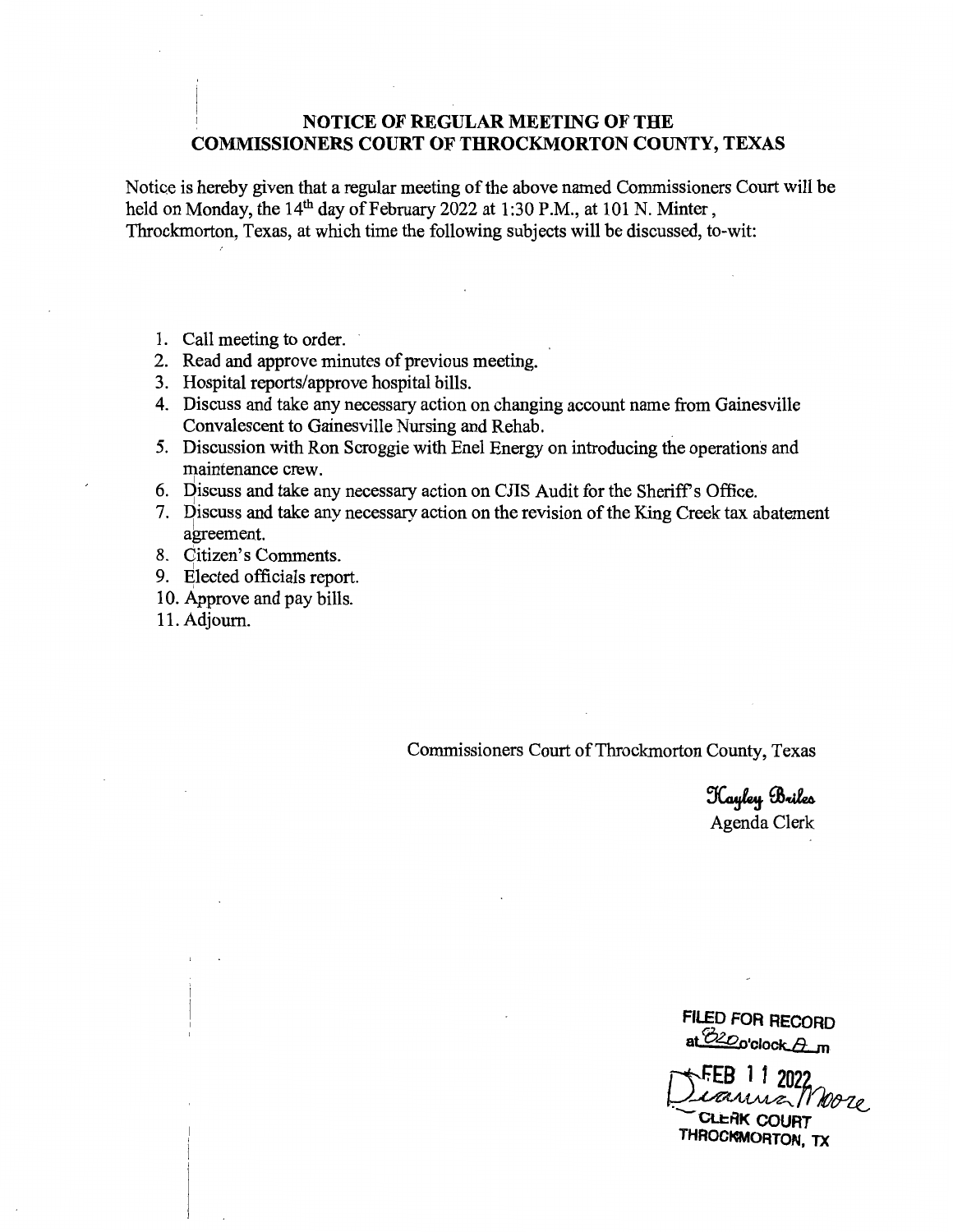COMMISSIONER'S COURT **Regular Meeting** 

Throckmorton County Commissioners' Court met in Regular Session on Tuesday the 14th day of February, 2022, at 1:30 P.M., at 105 North Minter, Throckmorton, Texas, with the following members present:

Present: Trey Carrington, County Judge, Casey Wells, Commissioner Pct #1, Kasey Hibbitts, Commissioner Pct #2, Greg Brockman, Commissioner Pct#3, Klay Mitchell, Commissioner Pct#4, Dianna Moore, County Clerk, Brenda Rankin, County Treasurer, Bobby Thompson, Kirby Gober, Bryan Key, Michelle Matthews, Hank Lawson, Bob Gooch, David Mader, Chambray Bartley, and Doc Wigington

- 1. Trey Carrington called meeting to order at 1:35 P.M. and welcomed guest.
- 2. Dianna Moore read the minutes from the last two previous meetings. Greg Brockman made the motion with Casey Wells seconding to approve the minutes. Motion carried 5-0. I
- 3. Kirby Gober presented the court with the hospital report and bills. The bills were approved in the amount of \$279, 785.70. Kirby stated that there was a one-time fee for the Auditor included in the bills. Trey Carrington made the motion with Kasey Hibbitts seconding to approve the report and pay the bills. Motion carried 5-0.
- 4. Klay Mitchell made the motion with Casey Wells seconding to change the account name from Gainesville Convalescent to Gainesville Nursing and Rehab and to give the County Treasurer, Brenda Rankin the authority to change the heading on the bank account and signature card that is held at Interbank. Motion carried 5-0.
- 5. Employees from Enel met with the court to let them know that they will be in the county working on the next windmill project and was here to answer any questions.
- 6. Casey Wells made the motion with Kasey Hibbitts seconding to approve the CJIS Audit from the Sheriff's Department and to order what is needed to be compliant. A report that was given by the sheriff is attached. Motion carried 5-0.
- 7. Greg Brockman made the motion with Casey Wells seconding to approve the Revision of the ,  $\frac{1}{4}$  2.  $\frac{1}{2}$ .<br>King Creek tax abatement agreement. The agreement is attached. Motion carried 5-0.
- 8. Citizen's hearing was held. No comments were made.
- 9. Elected Officials Report: Brenda Rankin stated that her software will be going to cloud base and that if it is not changed that it will not be supported. It will be \$800 to install and \$6000.00 to \$7000 a year. Doc Wigington gave report. The report is attached.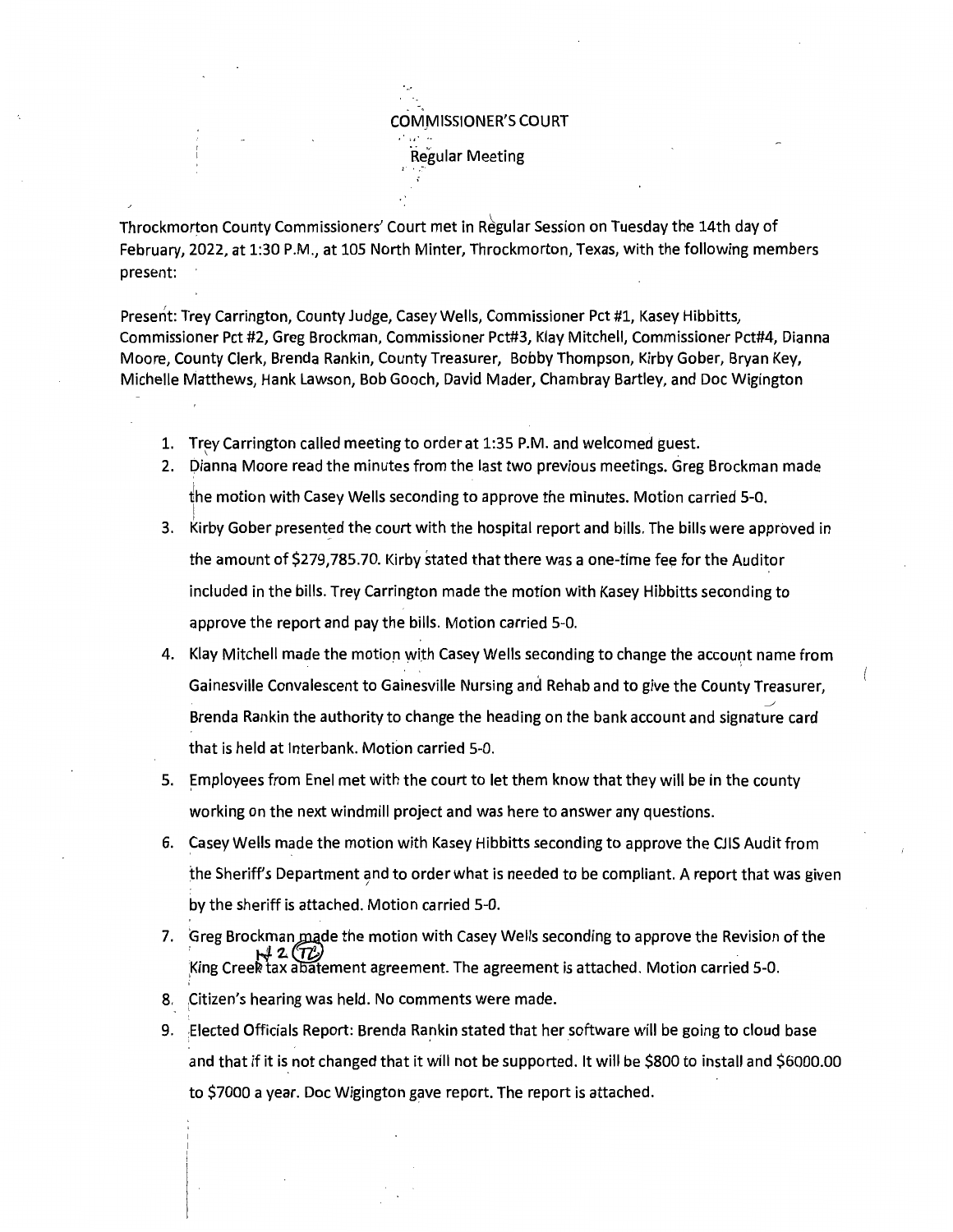- 10. Brenda Rankin presented the court with the county bills. Kasey Hibbitts made the motion with I lay Mitchell seconding to approve and pay the bills. Motion carried 5-0.
- 11.  $\stackrel{1}{\text{Case}}$ y Wells made the motion and seconded by Greg Brockman to adjourn at 2:52 p.m. Motion carried 5-0.

Witnessed my hand AND approved this the 28th day of February, 2022.

' .anna More

ATTEST: County Clerk

 $\bigg($ 

County Judge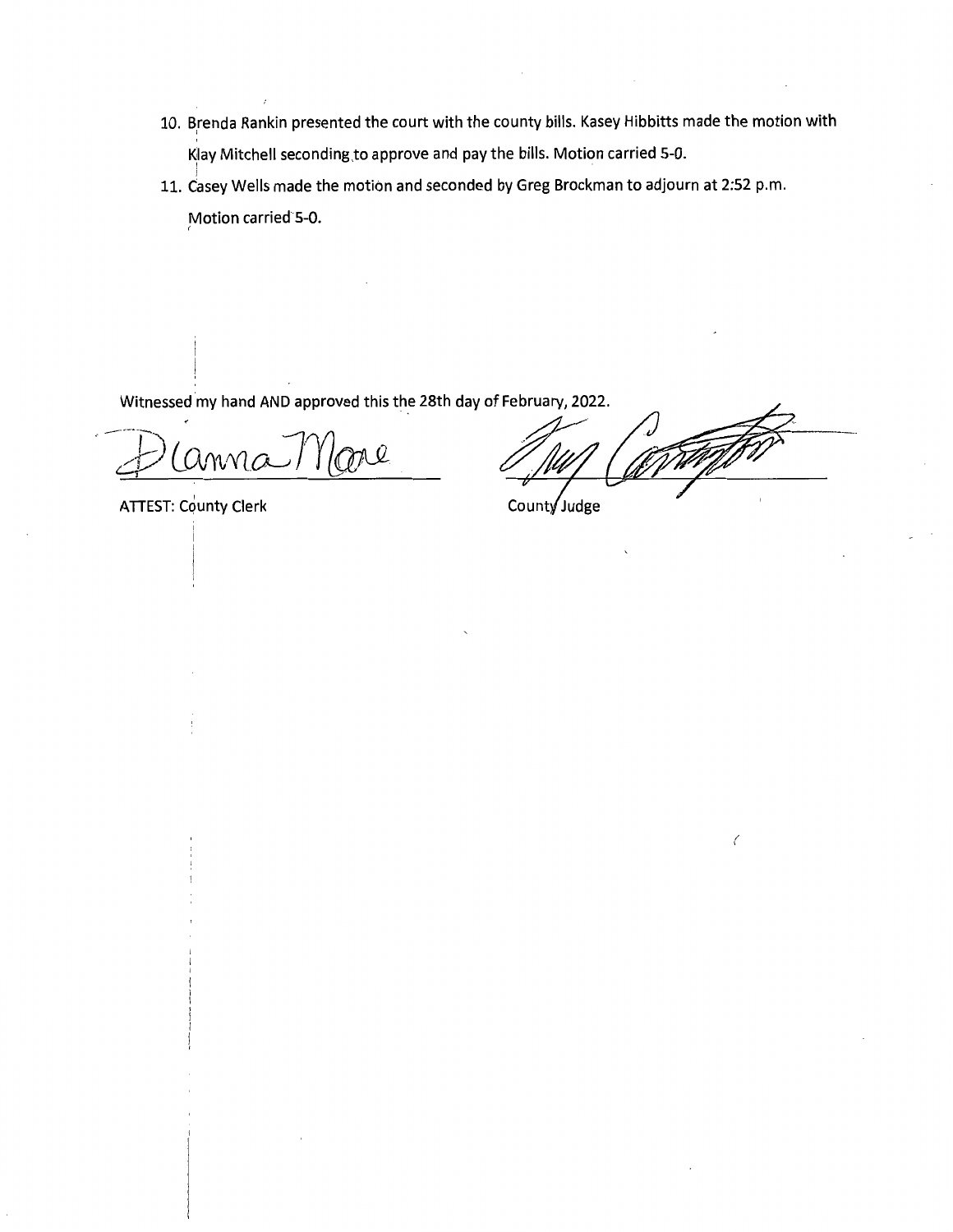Trey Carrington, County Judge

Throckmorton County, Texas

Subject: TCMH Payables

The attached payables for Throckmorton County Memorial Hospital were reviewed and approved by the Board of Directors at the Regular Monthly Business Meeting February 9, 2022

The total amount approved by the board is \_ \_<del>2 \_ 7 \_ 9</del> \_ 7\S \_ , 7  $\backslash$ 

County funds requested:

President TCMH Board of Directors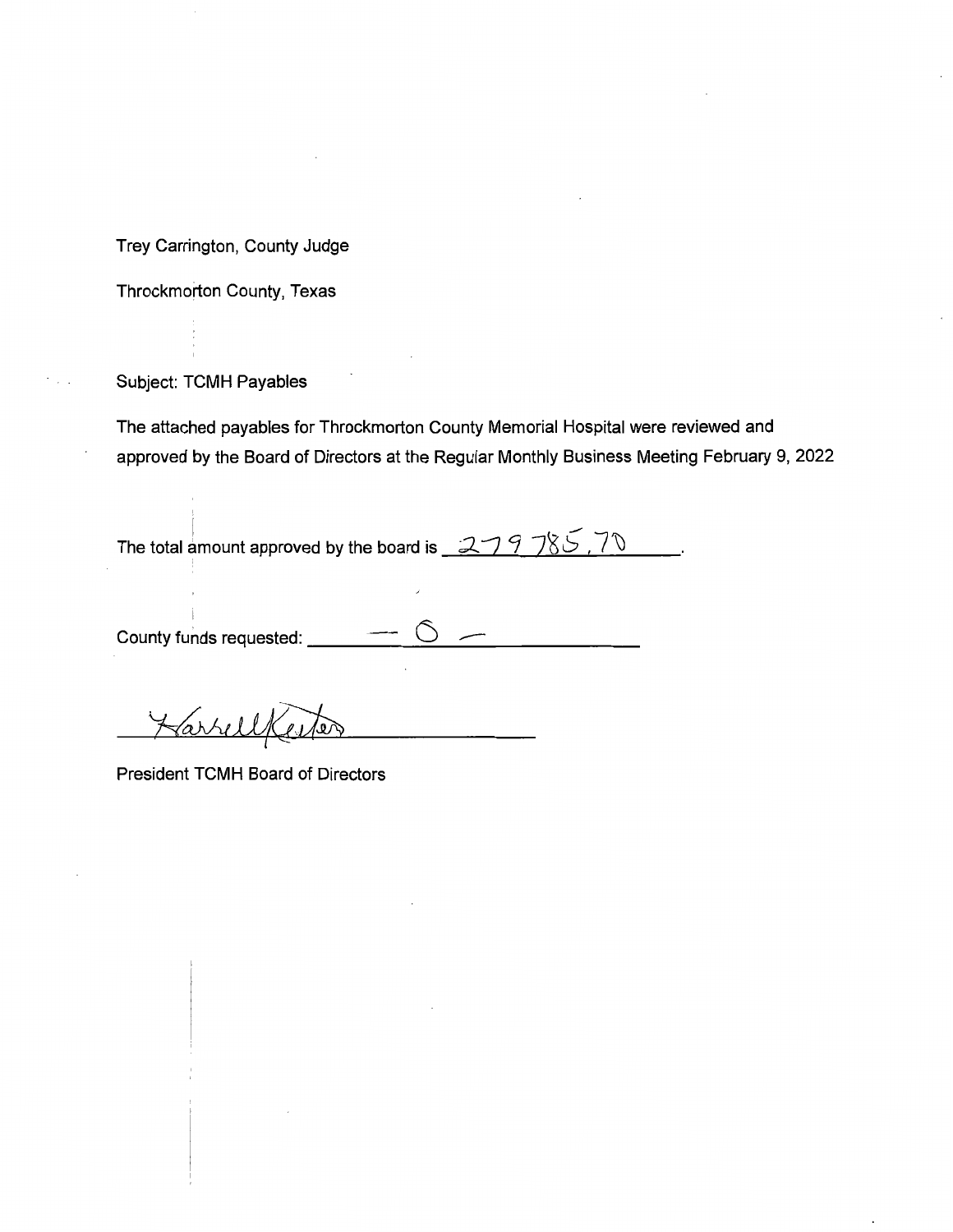# **THROCKMORTON COUNTY MEMORIAL HOSPITAL**   $\frac{1}{k}$

 $\mathbb{R}^{d+1}$ 

Expenses Approved by TCMH Board of Directors February 9, 2022

Presented to:

**Throckmorton County Commissioner's Court** 

**February14,2022** 

802 NORTH MINTER AVENUE, THROCKMORTON, TEXAS 76483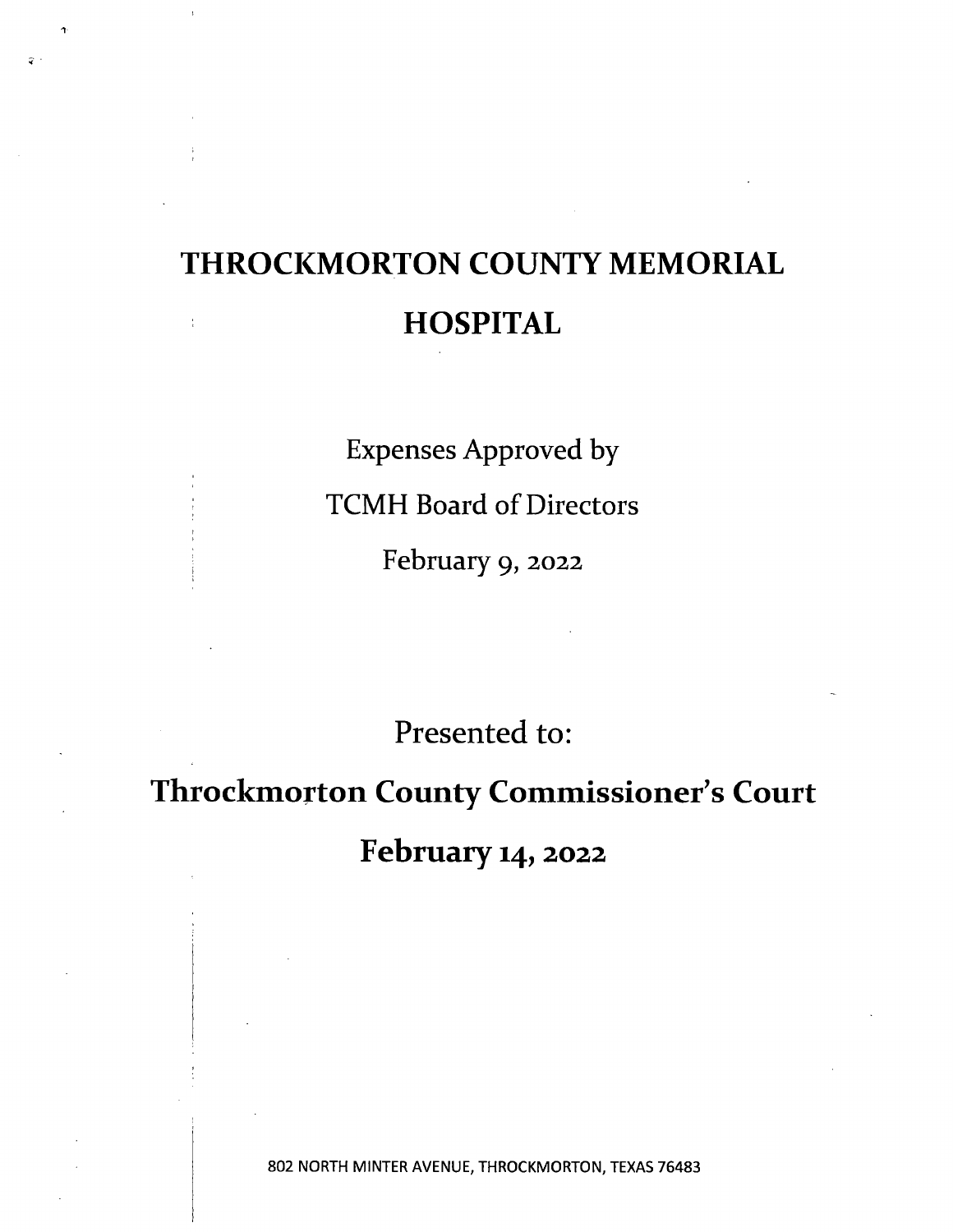| <b>TCMH</b> Expenditure List | 02/09/2022                            |                      |                     |                                            |
|------------------------------|---------------------------------------|----------------------|---------------------|--------------------------------------------|
| Vendor #:                    | <b>Vendor Name:</b>                   | <b>Invoice Date:</b> | Amount:             | <b>Comments:</b>                           |
| 10457                        | 90 DEGREE BENEFITS                    | 1/1/2022             | \$150.00            |                                            |
| 10001                        | <b>ABBOTT LABORATORIES</b>            | 1/18/2022            | \$6,352.38          |                                            |
| 10002                        | <b>ABC PRINTING SERVICE</b>           | 1/28/2022            | $\overline{$}38.25$ |                                            |
| 10002                        | ABC PRINTING SERVICE                  | 2/1/2022             | \$417.47            |                                            |
| 10002                        | ABC PRINTING SERVICE                  | 1/26/2022            | \$704.47            |                                            |
| 10002                        | ABC PRINTING SERVICE                  | 12/8/2021            | \$853.79            |                                            |
| 10006                        | <b>AIRGAS</b>                         | 1/19/2022            | \$454.72            |                                            |
| 10138                        | ALSCO LINEN AND UNIFORM               | 1/13/2022            | \$323.52            |                                            |
| 10138                        | ALSCO LINEN AND UNIFORM               | 1/20/2022            | \$323.52            |                                            |
| 10138                        | ALSCO LINEN AND UNIFORM               | 1/27/2022            | \$323.52            |                                            |
| 10138                        | ALSCO LINEN AND UNIFORM               | 1/13/2022            | \$332.00            |                                            |
| 10138                        | ALSCO LINEN AND UNIFORM               | 2/3/2022             | \$346.49            |                                            |
| 10138                        | ALSCO LINEN AND UNIFORM               | 2/3/2022             | \$351.23            |                                            |
| 10138                        | ALSCO LINEN AND UNIFORM               | 1/13/2022            | \$379.71            |                                            |
| 10138                        | ALSCO LINEN AND UNIFORM               | 1/20/2022            | \$404.09            |                                            |
| 10138                        | ALSCO LINEN AND UNIFORM               | 1/27/2022            | \$483.72            |                                            |
| 10393                        | AMAZON CAPITAL SERVICES               | 1/26/2022            | \$646.96            | $\sim$                                     |
| 10393                        | AMAZON CAPITAL SERVICES               | 1/31/2022            | \$834.27            |                                            |
| 10102                        | AR MANAGEMENT & SOLUTIONS, LLC        | 2/9/2022             | \$440.91            |                                            |
| 10152                        | ATMOS ENERGY C                        | 2/1/2022             | \$126.90            |                                            |
| 10013                        | <b>ATMOS ENERGY H</b>                 | 2/1/2022             | \$294.55            |                                            |
| 10316                        | <b>BETSY COOK, OTR</b>                | 1/21/2022            |                     | \$3,000.00 OT SERVICES                     |
| 10120                        | <b>BLUECROSS BLUE SHIELD OF TEXAS</b> | 1/18/2022            |                     | \$785.24 S. MCCOY COBRA PREMIUM            |
| 10120                        | <b>BLUECROSS BLUE SHIELD OF TEXAS</b> | 1/18/2022            |                     | \$29,053.88 \$24,342.44 - HOSPITAL PORTION |
| 10018                        | <b>BOUND TREE MEDICAL</b>             | 2/8/2022             | \$353.00            |                                            |
| 10018                        | <b>BOUND TREE MEDICAL</b>             | 2/8/2022             | \$421.88            |                                            |
| 10018                        | <b>BOUND TREE MEDICAL</b>             | 2/2/2022             | \$639.90            |                                            |
| 10018                        | <b>BOUND TREE MEDICAL</b>             | 1/10/2022            | \$939.99            |                                            |
| 10018                        | <b>BOUND TREE MEDICAL</b>             | 1/13/2022            | \$10,069.99         |                                            |
| 00033                        | BRECKENRIDGE AUTO SUPPLY              | 1/10/2022            |                     | \$408.69 AMBULANCE BATTERY AND FLUIDS      |
| 10021                        | C D HARTNETT COMPANY                  | 1/17/2022            | \$68.19             |                                            |
| 10021                        | C D HARTNETT COMPANY                  | 1/3/2022             | \$294.82            |                                            |
| 10021                        | C D HARTNETT COMPANY                  | 1/17/2022            | \$507.70            |                                            |
| 10021                        | C D HARTNETT COMPANY                  | 1/10/2022            | \$696.39            |                                            |
| 10021                        | C D HARTNETT COMPANY                  | 1/24/2022            | \$917.50            |                                            |
| 10022                        | CARDINAL HEALTH MEDICAL PROD          | 1/25/2022            | \$157.55            |                                            |
| 10022                        | CARDINAL HEALTH MEDICAL PROD          | 1/4/2022             | \$900.00            |                                            |
| 10264                        | <b>CE SOLUTIONS</b>                   | 1/27/2022            |                     | \$981.00 EMS CEU PROGRAM                   |

 $\mathcal{L}^{\text{max}}_{\text{max}}$  and  $\mathcal{L}^{\text{max}}_{\text{max}}$ 

 $\sim 10^{-1}$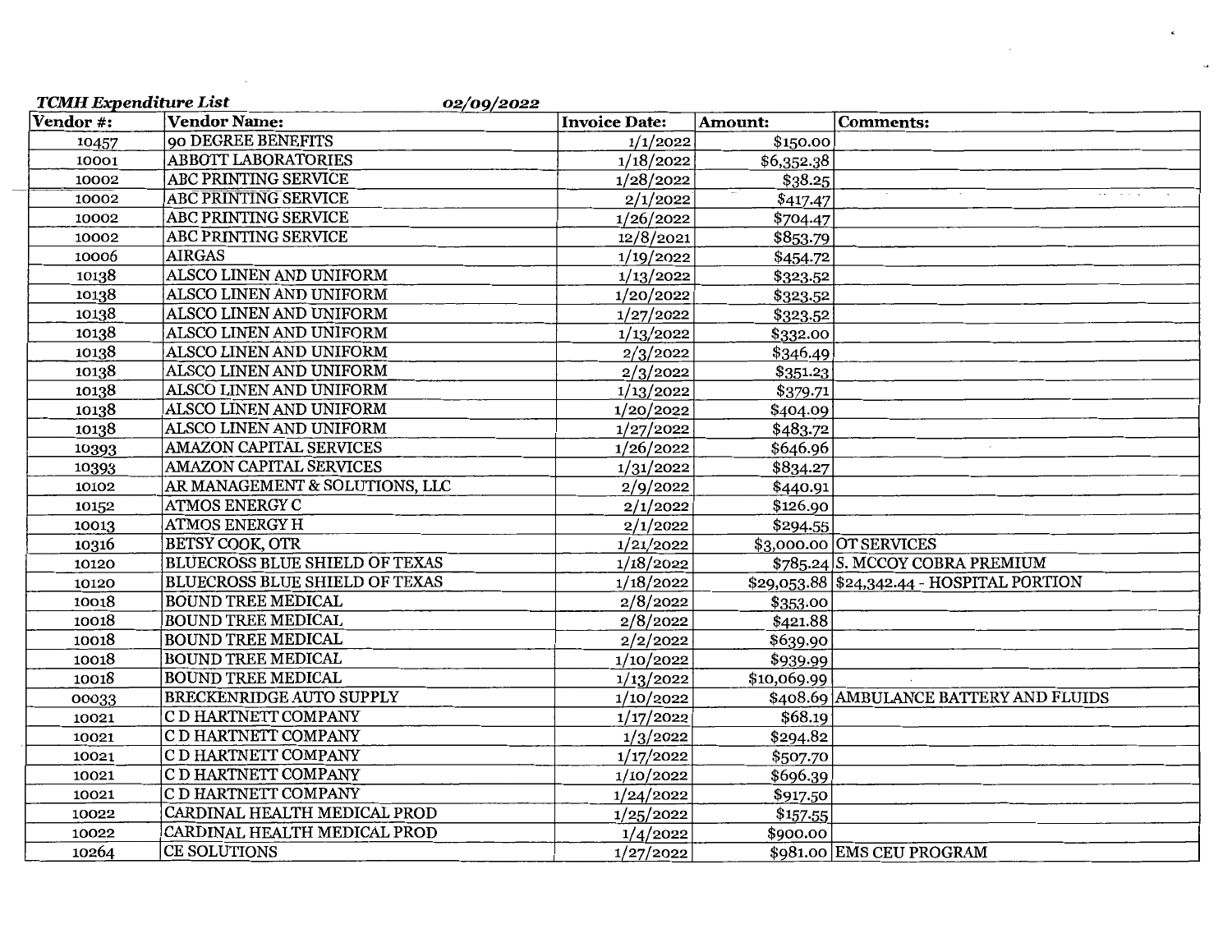| 10026 | <b>CITY OF THROCKMORTON</b>        | 1/24/2022  | \$102.13                              |
|-------|------------------------------------|------------|---------------------------------------|
| 10026 | <b>CITY OF THROCKMORTON</b>        | 1/24/2022  | \$315.96                              |
| 10027 | <b>COALSON'S GROCERY</b>           | 1/14/2022  | \$1,094.91                            |
| 10028 | <b>COMMERCIAL &amp; INDUSTRIAL</b> | 1/7/2022   | \$275.00                              |
| 00157 | <b>CPSI</b>                        | 1/7/2022   | \$3,201.00                            |
| 00157 | CPSI                               | 2/2/2022   | \$14,726.00                           |
| 00157 | <b>CPSI</b>                        | 1/5/2022   | \$24,487.00                           |
| 00032 | <b>EMSCHARTS INC</b>               | 1/6/2022   | \$176.13                              |
| 10039 | <b>EQUALIZE RM SERVICES</b>        | 11/30/2021 | \$1,720.26                            |
| 10039 | <b>EQUALIZE RM SERVICES</b>        | 12/31/2021 | \$10,863.07                           |
| 10313 | <b>ESCALON, SANDY</b>              | 2/7/2022   | \$136.04 LAB COURIER SERVICES         |
| 10046 | <b>FREEMON SHAPARD &amp; STORY</b> | 1/11/2022  | \$10,545.00 COST REPORT & LUMP SUM    |
| 10046 | <b>FREEMON SHAPARD &amp; STORY</b> | 1/11/2022  | \$16,425.00 UC TOOLS & AHA SURVEY     |
| 10046 | <b>FREEMON SHAPARD &amp; STORY</b> | 1/11/2022  | \$34,485.00 AUDIT & COST REPORT       |
| 10476 | FRESENIUS KABI, LLC                | 1/21/2022  | \$804.69                              |
| 10476 | FRESENIUS KABI, LLC                | 1/21/2022  | \$921.60                              |
| 10047 | GALLS, LLC                         | 1/31/2022  | \$68.81                               |
| 00026 | <b>HAMILTON HOSPITAL</b>           | 2/1/2022   | \$400.00                              |
| 00026 | <b>HAMILTON HOSPITAL</b>           | 2/1/2022   | \$400.00                              |
| 00026 | <b>HAMILTON HOSPITAL</b>           | 1/25/2022  | \$800.00                              |
| 10431 | HANDYMAN SUPPLY INC.               | 1/31/2022  | \$188.36                              |
| 10055 | HARRIS EXTERMINATING SERVICE       | 1/24/2022  | \$112.50                              |
| 00028 | HENDRICK MEDICAL CENTER            | 2/2/2022   | \$8,065.94                            |
| 10436 | <b>IDENTOGO</b>                    | 1/18/2022  | \$40.75 FINGERPRINTING - DANNA MILLER |
| 10252 | <b>IDEXX DISTRIBUTION, INC</b>     | 1/19/2022  | \$48.44                               |
| 10252 | <b>IDEXX DISTRIBUTION, INC</b>     | 1/19/2022  | \$293.16                              |
| 10381 | LIFE-ASSIST, INC.                  | 1/26/2022  | \$331.40                              |
| 10475 | <b>MAINE MOLECULAR QUALITY</b>     | 1/13/2022  | \$77.64                               |
| 10475 | MAINE MOLECULAR QUALITY            | 1/13/2022  | \$2,784.00                            |
| 10329 | MAKOVY, DOBBI                      | 1/20/2022  | \$9.74 REIMB. SWB ACTIVITY SUPPLIES   |
| 00164 | MCKESSON MEDICAL-SURGICAL INC      | 1/30/2022  | \$1.11                                |
| 00164 | MCKESSON MEDICAL-SURGICAL INC      | 1/6/2022   | \$1.35                                |
| 00164 | MCKESSON MEDICAL-SURGICAL INC      | 1/10/2022  | \$1.35                                |
| 00164 | MCKESSON MEDICAL-SURGICAL INC      | 1/11/2022  | \$1.35                                |
| 00164 | MCKESSON MEDICAL-SURGICAL INC      | 1/24/2022  | \$1.35                                |
| 00164 | MCKESSON MEDICAL-SURGICAL INC      | 1/25/2022  | \$1.35                                |
| 00164 | MCKESSON MEDICAL-SURGICAL INC      | 1/4/2022   | \$7.78                                |
| 00164 | MCKESSON MEDICAL-SURGICAL INC      | 1/11/2022  | \$41.72                               |
| 00164 | MCKESSON MEDICAL-SURGICAL INC      | 1/18/2022  | \$71.16                               |
| 00164 | MCKESSON MEDICAL-SURGICAL INC      | 1/9/2022   | \$80.22                               |
|       |                                    |            |                                       |

 $\sim$ 

 $\mathcal{L}_{\text{max}}$ 

 $\rightarrow$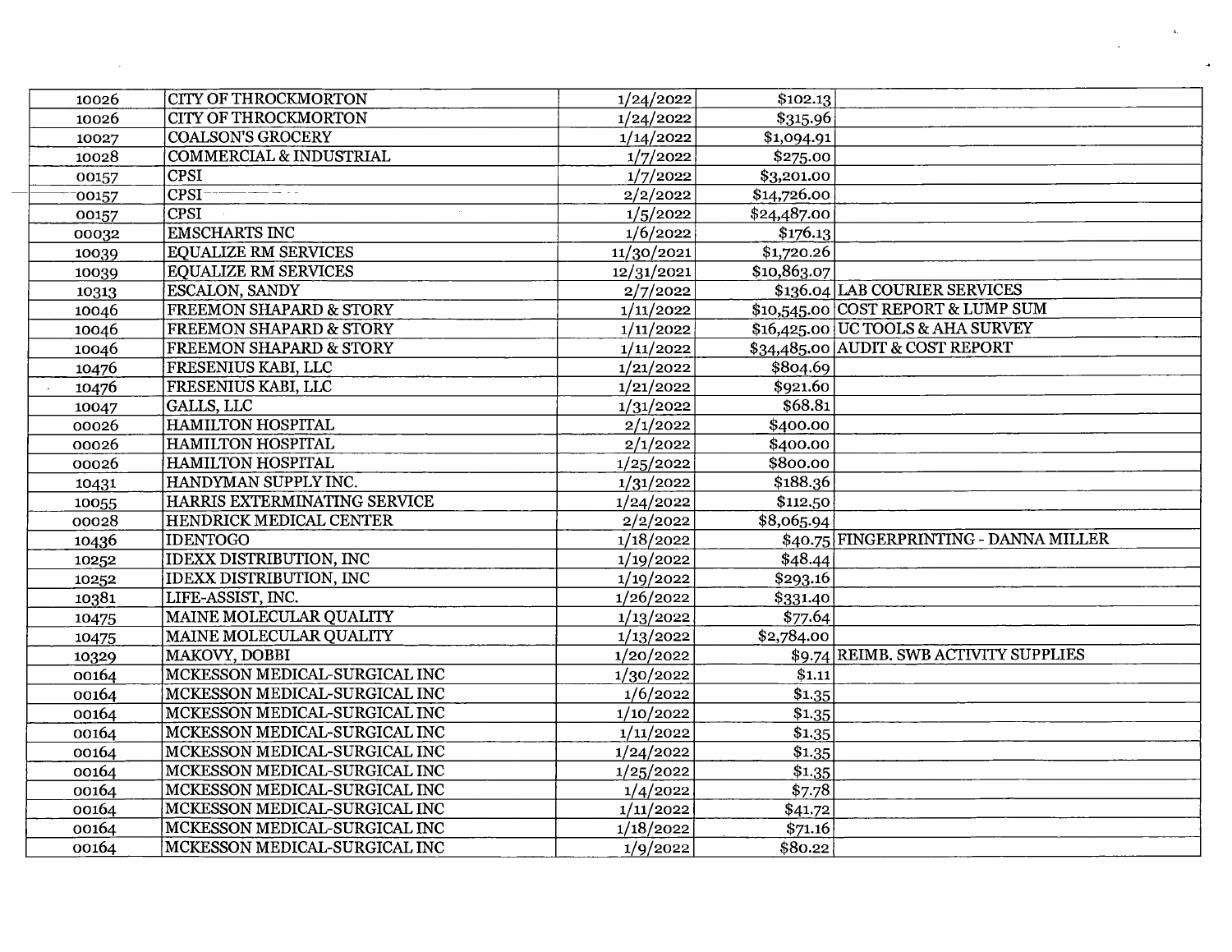| 00164 | MCKESSON MEDICAL-SURGICAL INC | 1/9/2022  | \$84.96    |                                             |
|-------|-------------------------------|-----------|------------|---------------------------------------------|
| 00164 | MCKESSON MEDICAL-SURGICAL INC | 1/24/2022 | \$100.00   |                                             |
| 00164 | MCKESSON MEDICAL-SURGICAL INC | 1/4/2022  | \$152.07   |                                             |
| 00164 | MCKESSON MEDICAL-SURGICAL INC | 1/6/2022  | \$197.29   |                                             |
| 00164 | MCKESSON MEDICAL-SURGICAL INC | 1/12/2022 | \$272.26   |                                             |
| 00164 | MCKESSON MEDICAL-SURGICAL INC | 1/24/2022 | \$451.07   | $\cdots \cdots \cdots \cdots \cdots \cdots$ |
| 00164 | MCKESSON MEDICAL-SURGICAL INC | 1/10/2022 | \$633.08   |                                             |
| 00164 | MCKESSON MEDICAL-SURGICAL INC | 1/25/2022 | \$747.87   |                                             |
| 00164 | MCKESSON MEDICAL-SURGICAL INC | 1/28/2022 | \$855.69   |                                             |
| 00164 | MCKESSON MEDICAL-SURGICAL INC | 1/1/2022  | \$1,280.32 |                                             |
| 00164 | MCKESSON MEDICAL-SURGICAL INC | 1/25/2022 | \$1,497.60 |                                             |
| 00164 | MCKESSON MEDICAL-SURGICAL INC | 1/16/2022 | \$1,527.68 |                                             |
| 00164 | MCKESSON MEDICAL-SURGICAL INC | 1/11/2022 | \$1,598.88 |                                             |
| 00164 | MCKESSON MEDICAL-SURGICAL INC | 1/24/2022 | \$1,716.58 |                                             |
| 00164 | MCKESSON MEDICAL-SURGICAL INC | 1/12/2022 | \$1,747.00 |                                             |
| 00164 | MCKESSON MEDICAL-SURGICAL INC | 1/24/2022 | \$1,837.64 |                                             |
| 00164 | MCKESSON MEDICAL-SURGICAL INC | 1/9/2022  | \$2,015.85 |                                             |
| 00164 | MCKESSON MEDICAL-SURGICAL INC | 1/18/2022 | \$2,137.23 |                                             |
| 00164 | MCKESSON MEDICAL-SURGICAL INC | 1/25/2022 | \$2,149.30 |                                             |
| 00164 | MCKESSON MEDICAL-SURGICAL INC | 1/11/2022 | \$2,297.05 |                                             |
| 00164 | MCKESSON MEDICAL-SURGICAL INC | 1/24/2022 | \$3,243.04 |                                             |
| 00164 | MCKESSON MEDICAL-SURGICAL INC | 1/30/2022 | \$3,293.40 |                                             |
| 00164 | MCKESSON MEDICAL-SURGICAL INC | 1/18/2022 | \$3,360.00 |                                             |
| 00164 | MCKESSON MEDICAL-SURGICAL INC | 1/16/2022 | \$4,200.00 |                                             |
| 00164 | MCKESSON MEDICAL-SURGICAL INC | 1/26/2022 | \$5,699.28 |                                             |
| 10325 | MEDTOX DIAGNOSTICS, INC.      | 1/25/2022 | \$10.53    |                                             |
| 10325 | MEDTOX DIAGNOSTICS, INC.      | 1/25/2022 | \$2,080.00 |                                             |
| 10230 | <b>MLR GRAPHICS</b>           | 1/31/2022 |            | \$196.00 EMS POLOS                          |
| 10235 | MOBILE DRUGSCREENING SERVICES | 2/1/2022  |            | \$190.00 5 EMPLOYEES SCREENED               |
| 10397 | NEILANDS, GARYELLE            | 2/1/2022  |            | $$2,250.00$ 30 PT PATIENTS                  |
| 10397 | NEILANDS, GARYELLE            | 1/14/2022 |            | $$2,550.00$ 34 PT PATIENTS                  |
| 10450 | ODOMRD DIETITIAN CONSULTANTS  | 1/1/2022  | \$694.83   |                                             |
| 10450 | ODOMRD DIETITIAN CONSULTANTS  | 2/1/2022  | \$751.08   |                                             |
| 00078 | <b>OLIVER, HALIE</b>          | 2/1/2022  |            | \$1,750.00 10 PT PATIENTS                   |
| 10141 | <b>OPTUM</b>                  | 1/6/2022  | \$275.00   |                                             |
| 10463 | PCnet                         | 1/17/2022 |            | \$1,002.50 DEC IT REPAIRS                   |
| 10463 | PCnet                         | 1/31/2022 | \$3,475.52 |                                             |
| 10071 | PENMAN SERVICES LTD           | 1/31/2022 | \$773.23   |                                             |
| 10074 | PITNEY BOWES                  | 1/6/2022  | \$164.31   |                                             |
| 10391 | PRINCIPAL LIFE INSURANCE      | 1/17/2022 |            | $$1,997.65$ $$1,383.59$ - HOSPITAL PORTION  |

 $\sim 10^{-11}$ 

 $\bar{z}$ 

 $\bullet$ 

 $\bullet$ 

 $\sim$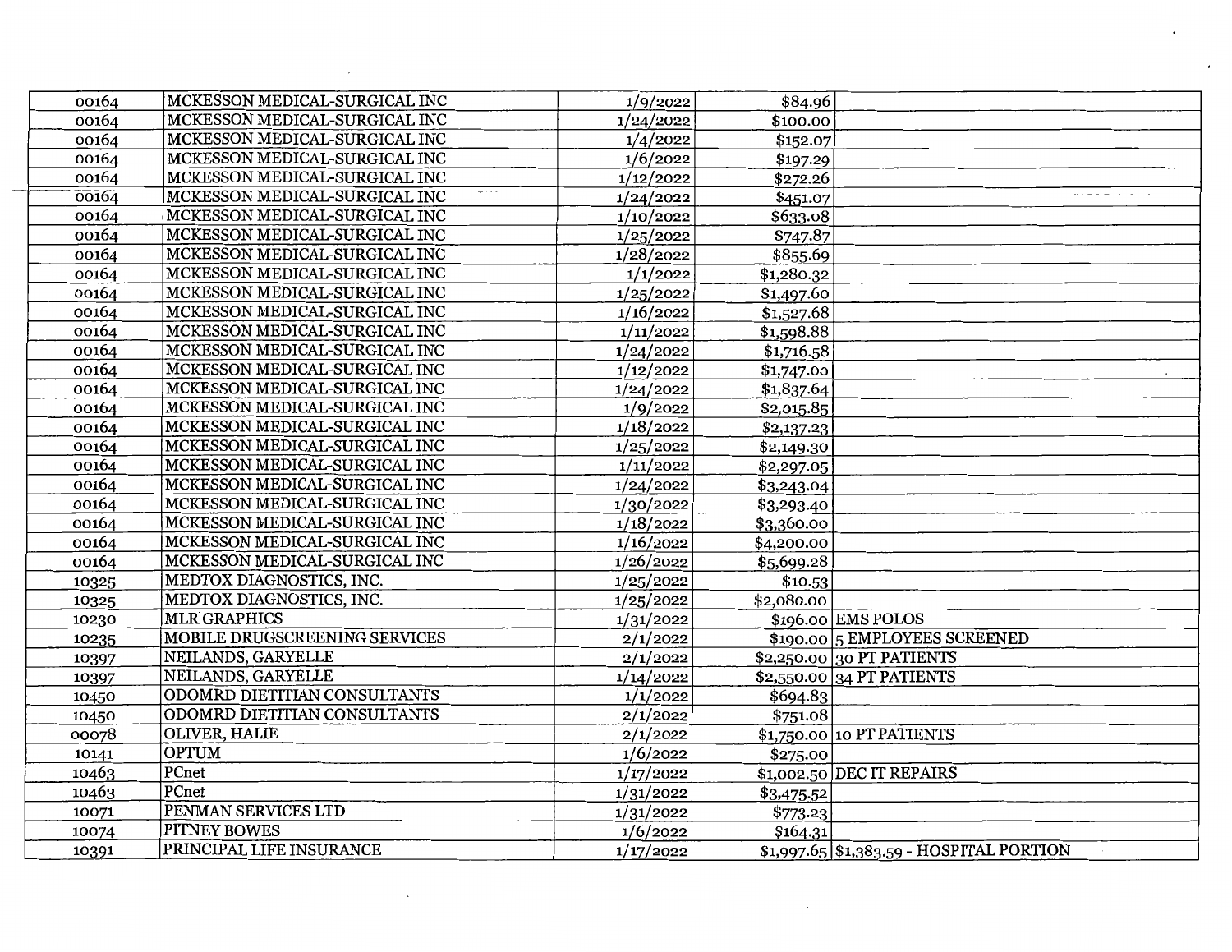| 00071 | <b>QUEST DIAGNOSTICS</b>        | 1/26/2022  |            | \$40.00 NEW EMPLOYEE DRUG SCREENS         |
|-------|---------------------------------|------------|------------|-------------------------------------------|
| 10384 | <b>REAGLE AIR LLC</b>           | 1/11/2022  |            | \$225.00 KITCHEN REFRIGERATOR REPAIRS     |
| 10440 | REED+CLAYMON                    | 1/13/2022  |            | \$1,795.00 LEGAL FEES - BYLAWS & MED RECS |
| 10404 | RENEE GOBER, PHARMD             | 1/25/2022  |            | \$1,100.00 PHARMACY CONSULTING SERVICES   |
| 00176 | <b>RXPREFERRED BENEFITS</b>     | 12/31/2021 | \$3.82     |                                           |
| 00176 | <b>RXPREFERRED BENEFITS</b>     | 11/30/2021 | \$7.64     |                                           |
| 00176 | <b>RXPREFERRED BENEFITS</b>     | 1/31/2022  | \$250.00   |                                           |
| 10361 | <b>SONO ART LLC</b>             | 1/15/2022  |            | \$270.00 2 ULTRASOUNDS                    |
| 10361 | <b>SONO ART LLC</b>             | 1/31/2022  |            | $$1,585.00$ 4 ECHOS, 5 ULTRASOUNDS        |
| 10084 | <b>SPRINGHOUSE WATER</b>        | 1/31/2022  | \$63.99    |                                           |
| 00153 | <b>STAMFORD AMERICAN</b>        | 12/31/2021 |            | \$600.00 1/4 PAGE AD                      |
| 10086 | <b>STERICYCLE INC</b>           | 1/31/2022  | \$688.75   |                                           |
| 10016 | <b>SUPERIOR VISION OF TEXAS</b> | 1/17/2022  |            | \$242.30 \$206.15 - HOSPITAL PORTION      |
| 10380 | TEXAS ORGANIZATION OF RURAL &   | 12/16/2021 |            | \$1,895.00 2022 TORCH MEMBERSHIP          |
| 10089 | TEX-OMA BUILDERS SUPPLY CO      | 1/13/2022  |            | \$460.00 DOOR REPAIRS                     |
| 10090 | THE DRUG STORE                  | 1/28/2022  | \$1.19     |                                           |
| 10090 | THE DRUG STORE                  | 1/28/2022  | \$4.49     |                                           |
| 10090 | THE DRUG STORE                  | 1/28/2022  | \$49.69    |                                           |
| 10449 | THRIVE RESPONSE, LLC DBA        | 1/27/2022  |            | \$10.00 CPR CARDS                         |
| 17    | THROCKMORTON ISD                | 2/1/2022   |            | \$550.00 EMS RENT                         |
| 10446 | <b>TXU ENERGY</b>               | 1/26/2022  | \$7.68     |                                           |
| 10446 | <b>TXU ENERGY</b>               | 1/25/2022  | \$12.14    |                                           |
| 10446 | <b>TXU ENERGY</b>               | 1/25/2022  | \$14.07    |                                           |
| 10446 | TXU ENERGY                      | 1/25/2022  | \$50.08    |                                           |
| 10446 | <b>TXU ENERGY</b>               | 1/25/2022  | \$177.94   |                                           |
| 10446 | TXU ENERGY                      | 1/25/2022  | \$560.64   |                                           |
| 10446 | <b>TXU ENERGY</b>               | 1/25/2022  | \$1,083.50 |                                           |
| 10097 | WILLIS SUPPLY COMPANY           | 1/21/2022  | \$278.90   |                                           |
| 10097 | WILLIS SUPPLY COMPANY           | 2/7/2022   | \$286.75   |                                           |
| 10098 | WINDSTREAM                      | 1/25/2022  | \$28.33    |                                           |
| 10098 | WINDSTREAM                      | 1/25/2022  | \$276.62   |                                           |
| 10098 | WINDSTREAM                      | 1/25/2022  | \$304.95   |                                           |
| 10098 | <b>WINDSTREAM</b>               | 1/31/2022  | \$1,449.47 |                                           |
| 10477 | WYNNE, DAVID                    | 1/6/2022   |            | \$4,750.00 PATIENT ROOM TILE REPAIRS      |
| 10099 | XEROX CAPITAL SERVICES LLC      | 1/1/2022   | \$259.00   |                                           |
| 10099 | XEROX CAPITAL SERVICES LLC      | 1/1/2022   | \$261.51   |                                           |
|       |                                 |            |            |                                           |

*GRAND TOTAL:*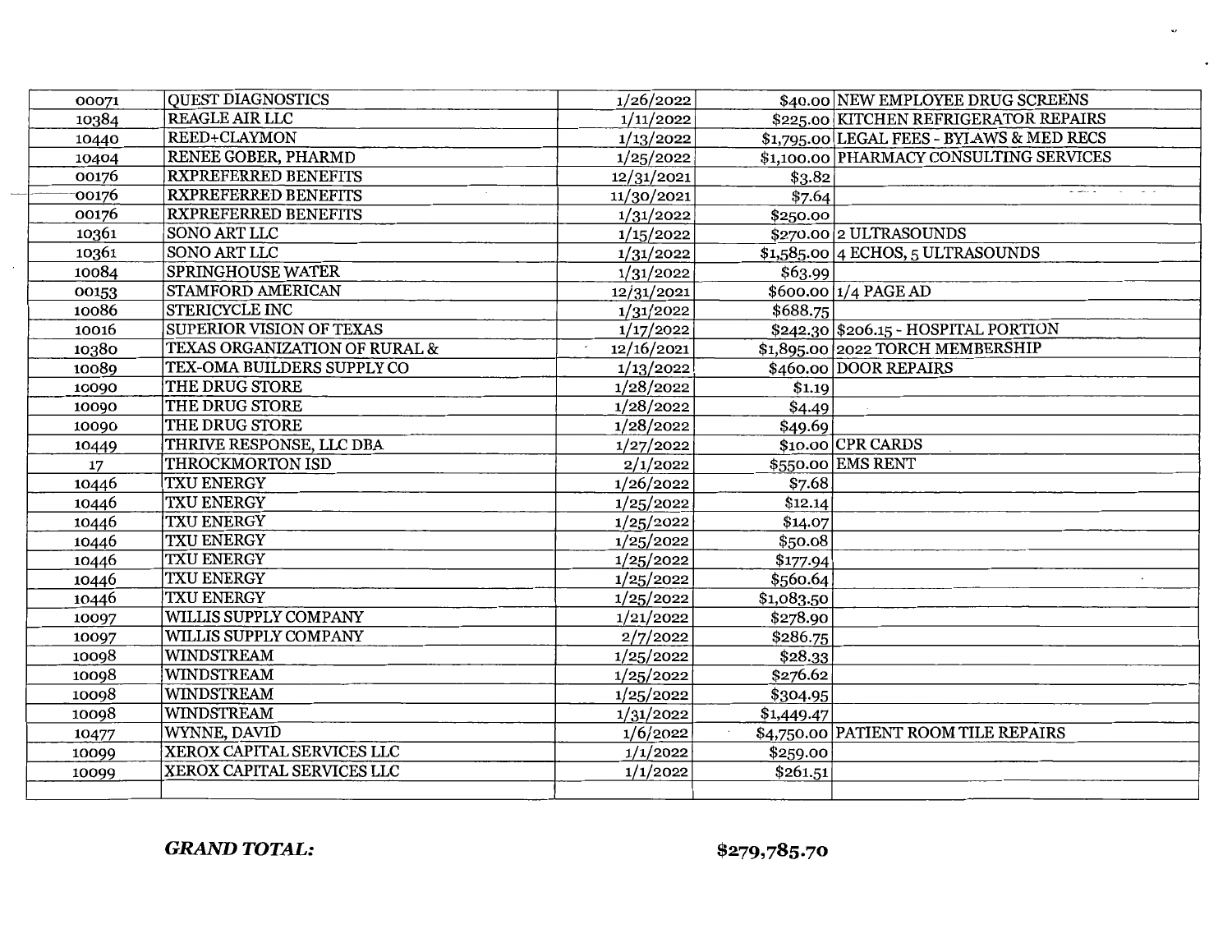| <b>TCMH Payroll</b>                 |                        |                |
|-------------------------------------|------------------------|----------------|
|                                     | <b>Payroll #: 2202</b> | Payrol #: 2203 |
| <b>EMPLOYEE</b>                     |                        |                |
|                                     |                        |                |
| LaJuanna Atkinson                   | \$1,753.33             | \$1,747.21     |
| <b>Craig Beasley</b>                | \$4,736.83             | \$7,470.04     |
| Karla Benson                        | \$1,431.80             | \$1,300.05     |
| Kathy Benson                        | \$597.35               | \$484.13       |
| <b>Billy Boyd</b>                   | \$1,853.47             | \$1,200.19     |
| Katrina Briles                      | \$801.85               | \$561.81       |
| Chelsea Carlile                     |                        |                |
| Leslie Chambers                     | \$770.35               | \$785.30       |
| Stacy Clark                         | \$1,165.36             | \$1,055.50     |
| Melissa Cramer-Mclain               |                        |                |
|                                     | \$2,575.69             | \$2,025.08     |
| <b>Tiffiony Crow</b><br>Geneva Dean |                        | \$887.54       |
|                                     | \$1,090.29             |                |
| <b>Tonya DeSautel</b>               | \$1,834.75             | \$1,484.64     |
| Carla Dormier                       | \$161.12               | \$983.03       |
| Dara Dunn                           |                        | \$525.59       |
| <b>Shelby Elliott</b>               |                        | \$126.06       |
| Sandy Escalon                       | \$952.49               | \$994.02       |
| Lauren Everett                      | \$1,009.52             | \$1,106.70     |
| Kirby Gober                         | \$1,033.13             | \$1,033.13     |
| Melanie Gober                       | \$257.47               | \$107.32       |
| Erica Gonzales                      |                        | \$375.22       |
| <b>Tina Hantz</b>                   | \$2,118.84             | \$1,941.13     |
| Mary Hernandez                      | \$1,877.98             | \$1,687.84     |
| <b>Caleb Hodges</b>                 | \$951.59               | \$1,635.27     |
| <b>Kelby Hodges</b>                 | \$1,941.25             | \$1,516.57     |
| Sarah Ibarra                        | \$874.16               | \$1,013.66     |
| Brandon Jackson                     | \$376.78               | \$404.05       |
| Rhonda Jackson                      | \$1,491.58             | \$1,513.78     |
| Spencer Jackson                     | \$1,303.62             | \$356.77       |
| Lauren King                         | \$1,397.28             | \$1,393.40     |
| <b>Randy King</b>                   | \$3,381.50             | \$3,411.50     |
| Mindy Land                          | \$243.89               | \$238.04       |
| Linda Latham                        | \$2,429.29             | \$1,757.13     |
| Susan Leal                          | \$1,070.60             | \$1,254.49     |
|                                     |                        | \$1,007.63     |
| Dobbi Makovy                        | \$930.94               |                |
| <b>Shelby Marrow</b>                | \$497.03               | \$96.88        |
| Lauren McEwen                       | \$2,296.74             | \$1,971.77     |
| Meagan Mickalson                    | \$508.11               | \$422.50       |
| Danna Miller                        | \$260.69               | \$88.55        |
| Amber Myer                          | \$1,333.66             | \$1,529.07     |
| <b>Shelly Navarro</b>               | \$1,120.54             | \$965.12       |
| Charlotte Norman                    | \$971.49               | \$979.34       |

 $\mathcal{L}^{\text{max}}_{\text{max}}$  and  $\mathcal{L}^{\text{max}}_{\text{max}}$ 

 $\ddot{\phantom{0}}$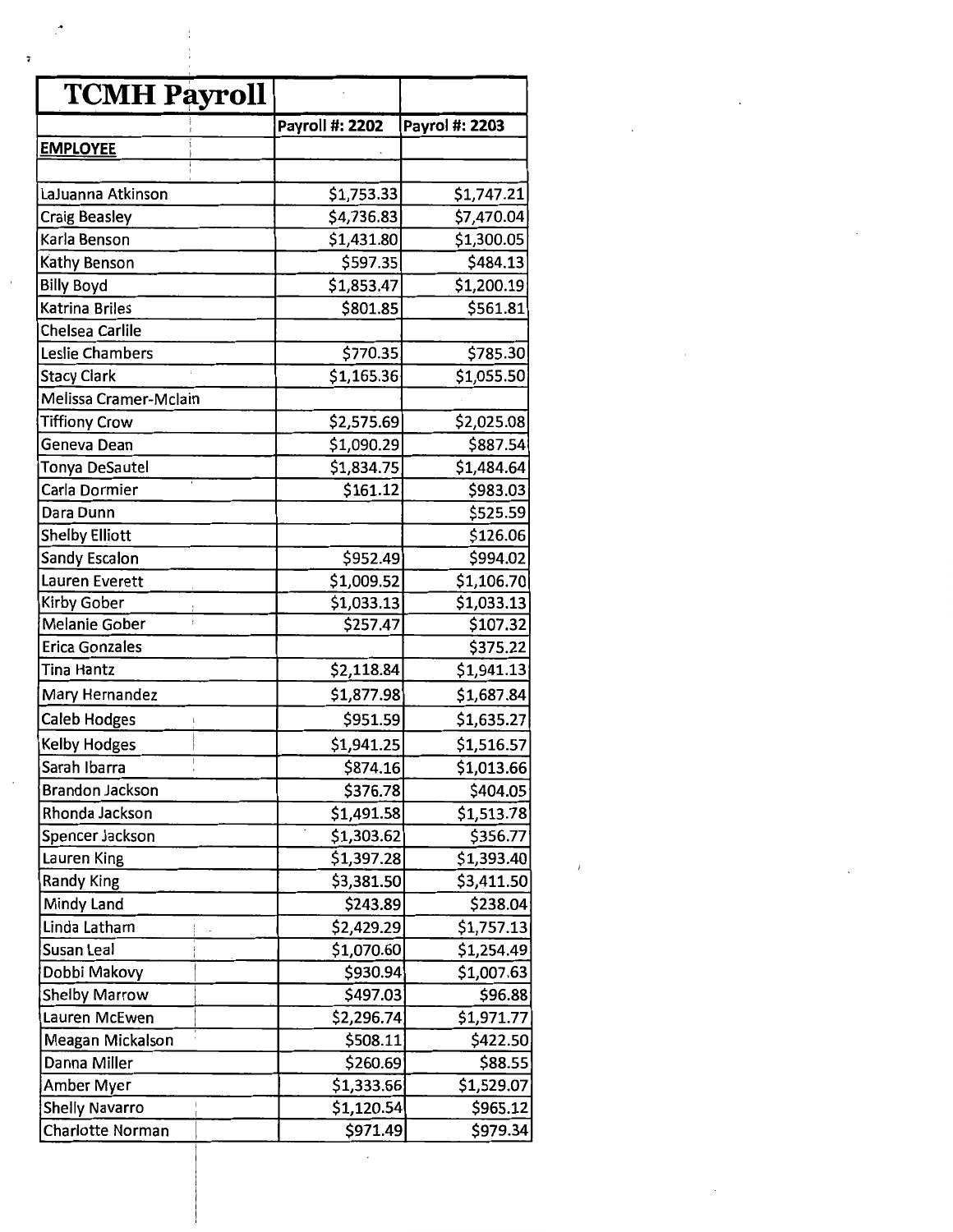| Marilyn Nutt          | \$627.98    | \$627.98    |
|-----------------------|-------------|-------------|
| Dalayna Riddle        | \$418.28    | \$237.78    |
| Julie Scott           | \$1,095.13  | \$759.58    |
| Shannon Shahan        | \$1,273.81  | \$1,271.85  |
| Amanda Shepherd       | \$610.03    | \$647.95    |
| <b>Wanda Skiles</b>   | \$1,688.82  | \$1,054.70  |
| Kathy Thorp           | \$150.94    |             |
| Kinsi Voss            | \$3,513.80  | \$3,329.22  |
| Lynda Wadsworth       | \$592.59    | \$653.33    |
| <b>Whitney Waller</b> | \$708.53    | \$709.35    |
| Armenta K Wright      | \$1,257.02  | \$1,206.40  |
|                       |             |             |
|                       |             |             |
| Total:                | \$61,339.29 | \$59,935.19 |

 $\label{eq:2.1} \frac{1}{\sqrt{2}}\int_{\mathbb{R}^3}\frac{1}{\sqrt{2}}\left(\frac{1}{\sqrt{2}}\right)^2\frac{1}{\sqrt{2}}\left(\frac{1}{\sqrt{2}}\right)^2\frac{1}{\sqrt{2}}\left(\frac{1}{\sqrt{2}}\right)^2.$ 

 $\mathcal{L}^{\text{max}}_{\text{max}}$ 

 $\mathcal{L}^{\text{max}}_{\text{max}}$ 

 $\begin{array}{cccccccccc} \multicolumn{3}{c}{} & \multicolumn{3}{c}{} & \multicolumn{3}{c}{} & \multicolumn{3}{c}{} & \multicolumn{3}{c}{} & \multicolumn{3}{c}{} & \multicolumn{3}{c}{} & \multicolumn{3}{c}{} & \multicolumn{3}{c}{} & \multicolumn{3}{c}{} & \multicolumn{3}{c}{} & \multicolumn{3}{c}{} & \multicolumn{3}{c}{} & \multicolumn{3}{c}{} & \multicolumn{3}{c}{} & \multicolumn{3}{c}{} & \multicolumn{3}{c}{} & \multicolumn{3}{c}{} & \multicolumn{3}{c}{} & \mult$ 

Ť.

 $\mathcal{L}^{\text{max}}_{\text{max}}$ 

 $\ddot{\phantom{a}}$ 

 $\frac{1}{2}$ 

Ç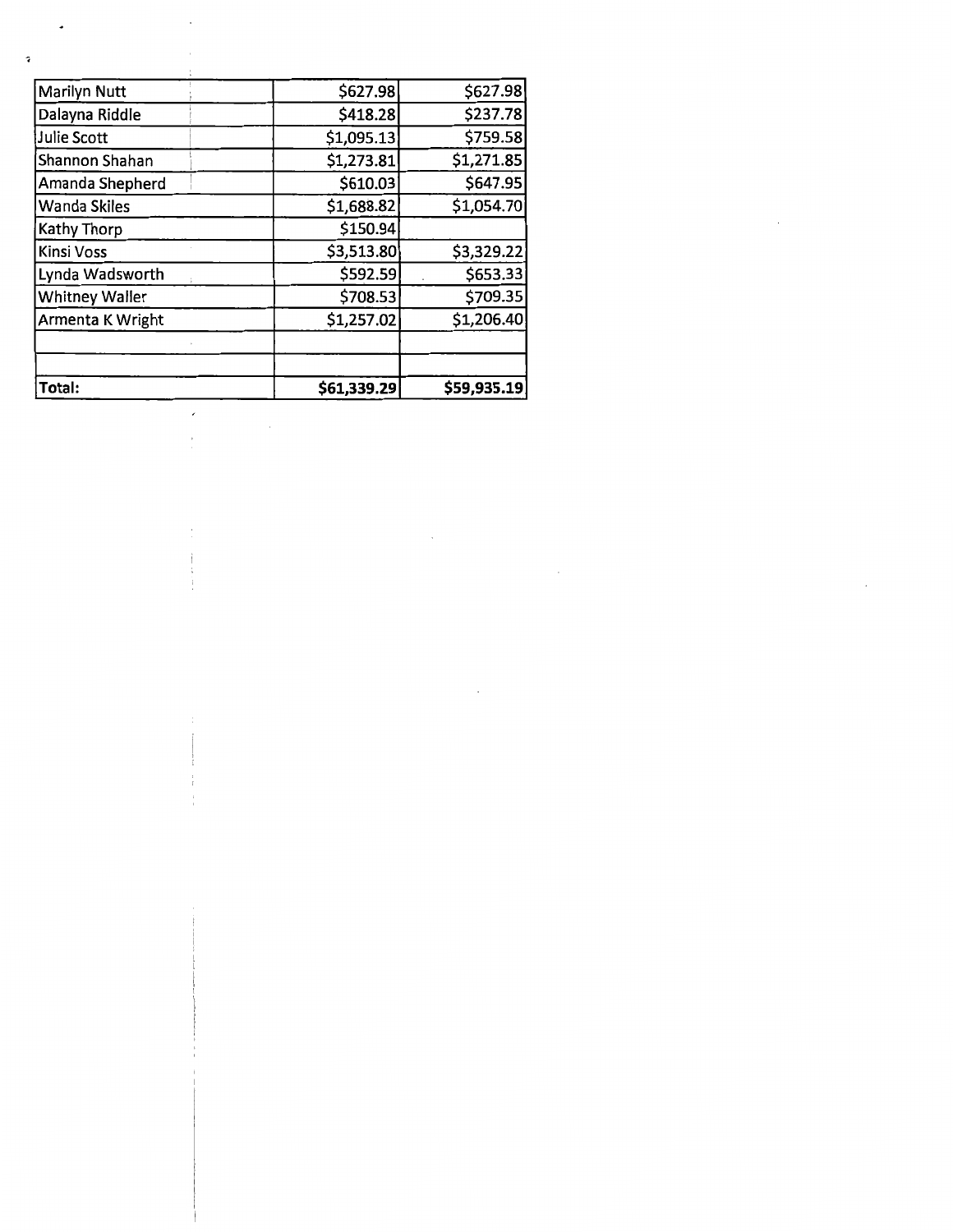| Rolling 12 Month Census 2020-2021 | 2020           | 2021           |              |                |                |                |                |                |              |                |              |                |              |                |
|-----------------------------------|----------------|----------------|--------------|----------------|----------------|----------------|----------------|----------------|--------------|----------------|--------------|----------------|--------------|----------------|
| <b>ADMISSIONS:</b>                | Dec.           | Jan.           | Feb.         | March          | <u>April</u>   | May            | June           | July           | Aug          | Sept.          | Oct.         | Nov.           | Dec.         | Average        |
| <b>INPATIENT</b>                  | $\overline{2}$ | 3              | $\mathbf{1}$ | 4              | 6              | $\overline{2}$ | $\mathbf{1}$   | 1              | $\mathbf{1}$ | 5              | 3            | $\overline{2}$ | 5            | 2.8            |
| <b>OBSERVATION</b>                | 0              | 3              | 2            | 2              | 2              | $\mathbf{1}$   | $\overline{2}$ | 4              | 2            | 2              | 0            | $\mathbf{1}$   | 3            | 1.8            |
| <b>SWINGBED</b>                   | 2              | $\mathbf{1}$   | 3            | $\overline{2}$ | $\mathbf{1}$   | $\mathbf{1}$   | 3              | 1              | 3            | $\mathbf{1}$   | 0            | $\mathbf{1}$   | 3            | 1.7            |
| <b>RESPITE</b>                    | 0              | 0              | $\mathbf{1}$ | $\Omega$       | 0              | $\Omega$       | $\Omega$       | 0              | 0            | 0              | 0            | 0              | 0            | 0.1            |
| <b>HOSPICE</b>                    | $\mathbf{1}$   | 0              | 0            | 0              | 0              | 0              | 0              | $\Omega$       | $\mathbf{1}$ | 0              | 0            | 0              | 0            | 0.2            |
| <b>TOTAL ADMISSIONS:</b>          | 5.0            | 7.0            | 7.0          | 8.0            | 9.0            | 4.0            | 6.0            | 6.0            | 7.0          | 8.0            | 3.0          | 4.0            | 11.0         | 6.5            |
| <b>PATIENT DAYS:</b>              |                |                |              |                |                |                |                |                |              |                |              |                |              |                |
| <b>INPATIENT</b>                  | 6              | 7              | 3            | 8              | 16             | 7              | з              | $\overline{2}$ | 6            | 15             | 10           | 6              | 23           | 8.6            |
| OBSERVATION                       | 0              | 3              | 4            | $\overline{2}$ | $\overline{2}$ | $\mathbf{1}$   | $\overline{2}$ | 6              | 3            | $\overline{2}$ | 0            | $\mathbf{1}$   | 9            | 2.7            |
| SWINGBED                          | 20             | 21             | 20           | 23             | 2              | 19             | 39             | 19             | 41           | 13             | 0            | 3              | 64           | 21.8           |
| <b>RESPITE</b>                    | 0              | $\Omega$       | 5            | 0              | 0              | $\Omega$       | $\Omega$       | $\Omega$       | 0            | 0              | 0            | 0              | 0            | 0.4            |
| <b>HOSPICE</b>                    | 1              | 0              | 0            | 0              | 0              | 0              | 0              | 0              | 9            | 0              | 0            | 0              | 0            | 0.8            |
| <b>TOTAL PATIENT DAYS:</b>        | 27.0           | 31.0           | 32.0         | 33.0           | 20.0           | 27.0           | 44.0           | 27.0           | 59.0         | 30.0           | 10.0         | 10.0           | 96.0         | 34.3           |
|                                   |                |                |              |                |                |                |                |                |              |                |              |                |              |                |
| <b>INSURANCE CLASSIFICATIONS:</b> |                |                |              |                |                |                |                |                |              |                |              |                |              |                |
| <b>MEDICARE</b>                   | $\overline{2}$ | 3              | 6            | 6              | 4              | 2              | 5              | 6              | 6            | 4              | 1            | 2              | 6            | 4.1            |
| <b>MEDICAID</b>                   | 0              | $\mathbf 0$    | 0            | 0              | 0              | 0              | 0              | $\Omega$       | 0            | 0              | 0            | 0              | 0            |                |
| <b>COMMERCIAL INS.</b>            | 1              | 4              | 0            | 0              | 3              | $\overline{2}$ | $\mathbf{1}$   | 0              | 0            | 4              | $\mathbf{1}$ | $\mathbf{1}$   | 4            | 1.6            |
| <b>NO INSURANCE</b>               | $\overline{2}$ | 0              | 1            | 2              | 2              | 0              | 0              | 0              | $\mathbf{1}$ | 0              | 1            | 1              | $\mathbf{1}$ | 0.8            |
| <b>Total Admissions:</b>          | 5.0            | 7.0            | 7.0          | 8.0            | 9.0            | 4.0            | 6.0            | 6.0            | 7.0          | 8.0            | 3.0          | 4.0            | 11.0         | 6.5            |
| <b>Insurance Days:</b>            |                |                |              |                |                |                |                |                |              |                |              |                |              |                |
| <b>MEDICARE</b>                   | 21             | $\overline{7}$ | 27           | 25             | 7              | 5              | 43             | 27             | 50           | 22             | 3            | 6              | 23           | 20.5           |
| <b>MEDICAID</b>                   | 0              | $\Omega$       | 0            | 0              | 0              | 0              | 0              | $\Omega$       | 0            | 0              | 0            | 0              | 0            | $\blacksquare$ |
| COMMERCIAL INS.                   | $\overline{2}$ | 24             | 0            | 0              | 10             | 22             | 1              | 0              | 0            | 8              | 3            | 3              | 72           | 11.2           |
| <b>NO INSURANCE</b>               | $\overline{4}$ | $\Omega$       | 5            | 8              | 3              | 0              | 0              | $\Omega$       | 9            | $\mathbf 0$    | 4            | $\mathbf{1}$   | 1            | 2.7            |
| <b>Total Patient Days:</b>        | 27.0           | 31.0           | 32.0         | 33.0           | 20.0           | 27.0           | 44.0           | 27.0           | 59.0         | 30.0           | 10.0         | 10.0           | 96.0         | 34.3           |
|                                   |                |                |              |                |                |                |                |                |              |                |              |                |              |                |
| ER'S                              | 25             | 28             | 16           | 24             | 35             | 29             | 32             | 47             | 34           | 40             | 47           | 23             | 40           | 32.3           |
| <b>OUTPATIENTS</b>                | 11             | 8              | 11           | 14             | 3              | 9              | 14             | 12             | 10           | 12             | 17           | 26             | 18           | 12.7           |
| Total                             | 36.0           | 36.0           | 27.0         | 38.0           | 38.0           | 38.0           | 46.0           | 59.0           | 44.0         | 52.0           | 64.0         | 49.0           | 58.0         | 45.0           |
|                                   |                |                |              |                |                |                |                |                |              |                |              |                |              |                |
| Clinic                            | 174            | 257            | 346          | 311            | 231            | 270            | 313            | 248            | 248          | 163            | 197          | 273            | 263          | 253.4          |
| Labs                              | 712            | 765            | 596          | 680            | 759            | 616            | 854            | 685            | 935          | 931            | 728          | 956            | 1254         | 805.5          |
| X-Ray                             | 40             | 51             | 35           | 52             | 47             | 47             | 59             | 59             | 66           | 45             | 54           | 42             | 67           | 51.1           |
| Ultrasound                        | 3              | 3              | 5            | 9              | 12             | 5              | 4              | 5              | 5            | 5              | 5            | 4              | 8            | 5.6            |

 $\label{eq:2} \frac{1}{2} \sum_{i=1}^n \frac{1}{2} \sum_{j=1}^n \frac{1}{2} \sum_{j=1}^n \frac{1}{2} \sum_{j=1}^n \frac{1}{2} \sum_{j=1}^n \frac{1}{2} \sum_{j=1}^n \frac{1}{2} \sum_{j=1}^n \frac{1}{2} \sum_{j=1}^n \frac{1}{2} \sum_{j=1}^n \frac{1}{2} \sum_{j=1}^n \frac{1}{2} \sum_{j=1}^n \frac{1}{2} \sum_{j=1}^n \frac{1}{2} \sum_{j=1}^n \frac{1}{$ 

 $\frac{d}{dt} \left( \frac{d}{dt} \right) = \frac{1}{2} \left( \frac{d}{dt} \right)$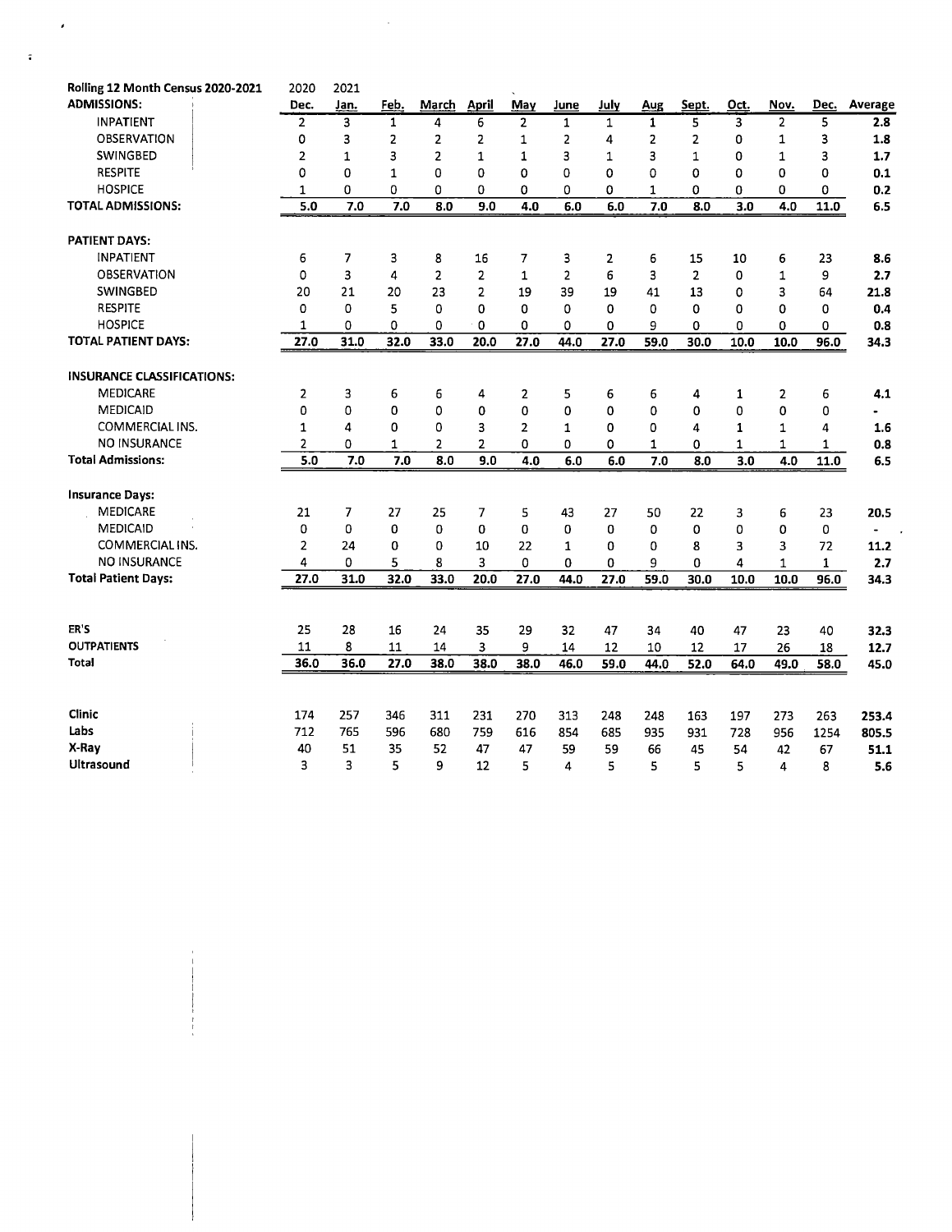| <b>REBECCA LAWSON</b><br>COUNTY CLERK, COOKE COUNTY<br>100 S. DIXON ST, GAINESVILLE, TEXAS 76240<br>940-668-5438<br><b>ASSUMED NAME RECORD (D.B.A.)</b><br>CERTIFICATE OF OWNERSHIP FOR BUSINESS OR PROFESSION<br>NOTICE: THIS CERTIFICATE OF OWNERSHIP PROPERLY EXECUTED IS TO BE FILED IMMEDIATELY WITH THE COUNTY-CLERK AS PROVIDED BY LAW.<br>NAME UNDER WHICH BUSINESS IS TO BE CONDUCTED:<br>Gainesville Nursing & Rehabi<br>(Print or type name of business)<br><b>BUSINESS</b><br>Zip. 76240<br>CITY: Gainesville<br>ADDRESS: 1900 O'Neal St.<br>STATE: TX<br><b>MAILING</b><br><b>ADDRESS:</b><br>CITY:<br>STATE:<br>ZIP:<br>(If different than business address)<br>TIME PERIOD BUSINESS NAME WILL BE USED (not to exceed 10 years) 10 years.<br>NOTICE: CERTIFICATES OF OWNERSHIP ARE VALID ONLY FOR A TIME PERIOD NOT TO EXCEED 10 YEARS FROM<br>DATE FILED WITH THE COUNTY CLERK (CI(PT36, SECT. 1. TITLE 4 - BUSINESS AND COMMERCE CODE)<br>THE BUSINESS OR PROFESSIONAL SERVICE THAT IS OR IS TO BE CONDUCTED OR RENDERED UNDER THE<br>ASSUMED NAME IS BEING OR WILL BE CONDUCTED OR RENDERED AS A Proprietorship, Sole Practitioner,<br>Partnership, Real Estate Investment Trust, Joint-Stock Company, or y some other form of unincorporated<br>business or professional association or entity, other than a limited partnership, limited liability company, or registered limited<br>liability partnership County<br>(Must be completed if "Other" checked)<br><b>CERTIFICATE OF OWNERSHIP</b><br>IAVe the undersigned is/ are the owner(s) of the above business and my/our name(s) and (address(es) given is/are true and correct and<br>there are no other owners in said business.<br>PRINT OR TYPE NAME. NOTE: SIGNATURE(S) MUST BE SIGNED IN FRONT OF A NOTARY<br>OD AS Den<br>NAME: County of Throckmorton<br><b>SIGNATURE:</b><br>(Print Owner or Corporation Name)<br>Kirby Gober<br>(if corporation, Company, Partnership, Estate or Trust, orint Name and Title)<br>ma<br>ADDRESS: 802 N. Minter Ave., Throckmorton, TX 76483<br>(Residence)<br>NAME:<br>SIGNATURE:<br>(Print Second Owner's Name)<br><b>ADDRESS:</b><br>(Residence)<br>NAME:<br>SIGNATURE:<br>(Print Third Owner's Name) |
|-------------------------------------------------------------------------------------------------------------------------------------------------------------------------------------------------------------------------------------------------------------------------------------------------------------------------------------------------------------------------------------------------------------------------------------------------------------------------------------------------------------------------------------------------------------------------------------------------------------------------------------------------------------------------------------------------------------------------------------------------------------------------------------------------------------------------------------------------------------------------------------------------------------------------------------------------------------------------------------------------------------------------------------------------------------------------------------------------------------------------------------------------------------------------------------------------------------------------------------------------------------------------------------------------------------------------------------------------------------------------------------------------------------------------------------------------------------------------------------------------------------------------------------------------------------------------------------------------------------------------------------------------------------------------------------------------------------------------------------------------------------------------------------------------------------------------------------------------------------------------------------------------------------------------------------------------------------------------------------------------------------------------------------------------------------------------------------------------------------------------------------------------------------------------------------------------------------------------|
|                                                                                                                                                                                                                                                                                                                                                                                                                                                                                                                                                                                                                                                                                                                                                                                                                                                                                                                                                                                                                                                                                                                                                                                                                                                                                                                                                                                                                                                                                                                                                                                                                                                                                                                                                                                                                                                                                                                                                                                                                                                                                                                                                                                                                         |
|                                                                                                                                                                                                                                                                                                                                                                                                                                                                                                                                                                                                                                                                                                                                                                                                                                                                                                                                                                                                                                                                                                                                                                                                                                                                                                                                                                                                                                                                                                                                                                                                                                                                                                                                                                                                                                                                                                                                                                                                                                                                                                                                                                                                                         |
|                                                                                                                                                                                                                                                                                                                                                                                                                                                                                                                                                                                                                                                                                                                                                                                                                                                                                                                                                                                                                                                                                                                                                                                                                                                                                                                                                                                                                                                                                                                                                                                                                                                                                                                                                                                                                                                                                                                                                                                                                                                                                                                                                                                                                         |
|                                                                                                                                                                                                                                                                                                                                                                                                                                                                                                                                                                                                                                                                                                                                                                                                                                                                                                                                                                                                                                                                                                                                                                                                                                                                                                                                                                                                                                                                                                                                                                                                                                                                                                                                                                                                                                                                                                                                                                                                                                                                                                                                                                                                                         |
|                                                                                                                                                                                                                                                                                                                                                                                                                                                                                                                                                                                                                                                                                                                                                                                                                                                                                                                                                                                                                                                                                                                                                                                                                                                                                                                                                                                                                                                                                                                                                                                                                                                                                                                                                                                                                                                                                                                                                                                                                                                                                                                                                                                                                         |
|                                                                                                                                                                                                                                                                                                                                                                                                                                                                                                                                                                                                                                                                                                                                                                                                                                                                                                                                                                                                                                                                                                                                                                                                                                                                                                                                                                                                                                                                                                                                                                                                                                                                                                                                                                                                                                                                                                                                                                                                                                                                                                                                                                                                                         |
|                                                                                                                                                                                                                                                                                                                                                                                                                                                                                                                                                                                                                                                                                                                                                                                                                                                                                                                                                                                                                                                                                                                                                                                                                                                                                                                                                                                                                                                                                                                                                                                                                                                                                                                                                                                                                                                                                                                                                                                                                                                                                                                                                                                                                         |
|                                                                                                                                                                                                                                                                                                                                                                                                                                                                                                                                                                                                                                                                                                                                                                                                                                                                                                                                                                                                                                                                                                                                                                                                                                                                                                                                                                                                                                                                                                                                                                                                                                                                                                                                                                                                                                                                                                                                                                                                                                                                                                                                                                                                                         |
|                                                                                                                                                                                                                                                                                                                                                                                                                                                                                                                                                                                                                                                                                                                                                                                                                                                                                                                                                                                                                                                                                                                                                                                                                                                                                                                                                                                                                                                                                                                                                                                                                                                                                                                                                                                                                                                                                                                                                                                                                                                                                                                                                                                                                         |
|                                                                                                                                                                                                                                                                                                                                                                                                                                                                                                                                                                                                                                                                                                                                                                                                                                                                                                                                                                                                                                                                                                                                                                                                                                                                                                                                                                                                                                                                                                                                                                                                                                                                                                                                                                                                                                                                                                                                                                                                                                                                                                                                                                                                                         |
|                                                                                                                                                                                                                                                                                                                                                                                                                                                                                                                                                                                                                                                                                                                                                                                                                                                                                                                                                                                                                                                                                                                                                                                                                                                                                                                                                                                                                                                                                                                                                                                                                                                                                                                                                                                                                                                                                                                                                                                                                                                                                                                                                                                                                         |
|                                                                                                                                                                                                                                                                                                                                                                                                                                                                                                                                                                                                                                                                                                                                                                                                                                                                                                                                                                                                                                                                                                                                                                                                                                                                                                                                                                                                                                                                                                                                                                                                                                                                                                                                                                                                                                                                                                                                                                                                                                                                                                                                                                                                                         |
|                                                                                                                                                                                                                                                                                                                                                                                                                                                                                                                                                                                                                                                                                                                                                                                                                                                                                                                                                                                                                                                                                                                                                                                                                                                                                                                                                                                                                                                                                                                                                                                                                                                                                                                                                                                                                                                                                                                                                                                                                                                                                                                                                                                                                         |
|                                                                                                                                                                                                                                                                                                                                                                                                                                                                                                                                                                                                                                                                                                                                                                                                                                                                                                                                                                                                                                                                                                                                                                                                                                                                                                                                                                                                                                                                                                                                                                                                                                                                                                                                                                                                                                                                                                                                                                                                                                                                                                                                                                                                                         |
|                                                                                                                                                                                                                                                                                                                                                                                                                                                                                                                                                                                                                                                                                                                                                                                                                                                                                                                                                                                                                                                                                                                                                                                                                                                                                                                                                                                                                                                                                                                                                                                                                                                                                                                                                                                                                                                                                                                                                                                                                                                                                                                                                                                                                         |
|                                                                                                                                                                                                                                                                                                                                                                                                                                                                                                                                                                                                                                                                                                                                                                                                                                                                                                                                                                                                                                                                                                                                                                                                                                                                                                                                                                                                                                                                                                                                                                                                                                                                                                                                                                                                                                                                                                                                                                                                                                                                                                                                                                                                                         |
|                                                                                                                                                                                                                                                                                                                                                                                                                                                                                                                                                                                                                                                                                                                                                                                                                                                                                                                                                                                                                                                                                                                                                                                                                                                                                                                                                                                                                                                                                                                                                                                                                                                                                                                                                                                                                                                                                                                                                                                                                                                                                                                                                                                                                         |
|                                                                                                                                                                                                                                                                                                                                                                                                                                                                                                                                                                                                                                                                                                                                                                                                                                                                                                                                                                                                                                                                                                                                                                                                                                                                                                                                                                                                                                                                                                                                                                                                                                                                                                                                                                                                                                                                                                                                                                                                                                                                                                                                                                                                                         |
|                                                                                                                                                                                                                                                                                                                                                                                                                                                                                                                                                                                                                                                                                                                                                                                                                                                                                                                                                                                                                                                                                                                                                                                                                                                                                                                                                                                                                                                                                                                                                                                                                                                                                                                                                                                                                                                                                                                                                                                                                                                                                                                                                                                                                         |
|                                                                                                                                                                                                                                                                                                                                                                                                                                                                                                                                                                                                                                                                                                                                                                                                                                                                                                                                                                                                                                                                                                                                                                                                                                                                                                                                                                                                                                                                                                                                                                                                                                                                                                                                                                                                                                                                                                                                                                                                                                                                                                                                                                                                                         |
|                                                                                                                                                                                                                                                                                                                                                                                                                                                                                                                                                                                                                                                                                                                                                                                                                                                                                                                                                                                                                                                                                                                                                                                                                                                                                                                                                                                                                                                                                                                                                                                                                                                                                                                                                                                                                                                                                                                                                                                                                                                                                                                                                                                                                         |
| <b>ADDRESS:</b>                                                                                                                                                                                                                                                                                                                                                                                                                                                                                                                                                                                                                                                                                                                                                                                                                                                                                                                                                                                                                                                                                                                                                                                                                                                                                                                                                                                                                                                                                                                                                                                                                                                                                                                                                                                                                                                                                                                                                                                                                                                                                                                                                                                                         |
| THE STATE OF TEXAS<br>COUNTY OF COOKE<br>Before me, the undersigned authority, on this day personally appeared Kirby Gober                                                                                                                                                                                                                                                                                                                                                                                                                                                                                                                                                                                                                                                                                                                                                                                                                                                                                                                                                                                                                                                                                                                                                                                                                                                                                                                                                                                                                                                                                                                                                                                                                                                                                                                                                                                                                                                                                                                                                                                                                                                                                              |
| those<br>person(s) whose name(s) are listed above known to me to be the person(s) subscribed to the foregoing instrument and<br>acknowledged to me that they are the owner(s) of the above named business and that they signed the same for the purpose<br>and consideration herein expressed.                                                                                                                                                                                                                                                                                                                                                                                                                                                                                                                                                                                                                                                                                                                                                                                                                                                                                                                                                                                                                                                                                                                                                                                                                                                                                                                                                                                                                                                                                                                                                                                                                                                                                                                                                                                                                                                                                                                          |
| GIVEN UNDER MY HAND AND SEAL OF OFFICE, THIS $\mathcal{U}^{\text{st}}$ DAY OF $\ell$ CE MER<br>$.20\%$ .                                                                                                                                                                                                                                                                                                                                                                                                                                                                                                                                                                                                                                                                                                                                                                                                                                                                                                                                                                                                                                                                                                                                                                                                                                                                                                                                                                                                                                                                                                                                                                                                                                                                                                                                                                                                                                                                                                                                                                                                                                                                                                                |
| (SEAL)<br>KARLA BENSON<br>Signature of hotary public<br><b>AUTARY PUBLIC</b><br>Slate of Texas<br>com Exp. 04-22-2019                                                                                                                                                                                                                                                                                                                                                                                                                                                                                                                                                                                                                                                                                                                                                                                                                                                                                                                                                                                                                                                                                                                                                                                                                                                                                                                                                                                                                                                                                                                                                                                                                                                                                                                                                                                                                                                                                                                                                                                                                                                                                                   |
|                                                                                                                                                                                                                                                                                                                                                                                                                                                                                                                                                                                                                                                                                                                                                                                                                                                                                                                                                                                                                                                                                                                                                                                                                                                                                                                                                                                                                                                                                                                                                                                                                                                                                                                                                                                                                                                                                                                                                                                                                                                                                                                                                                                                                         |

 $\mathbf{I}_i$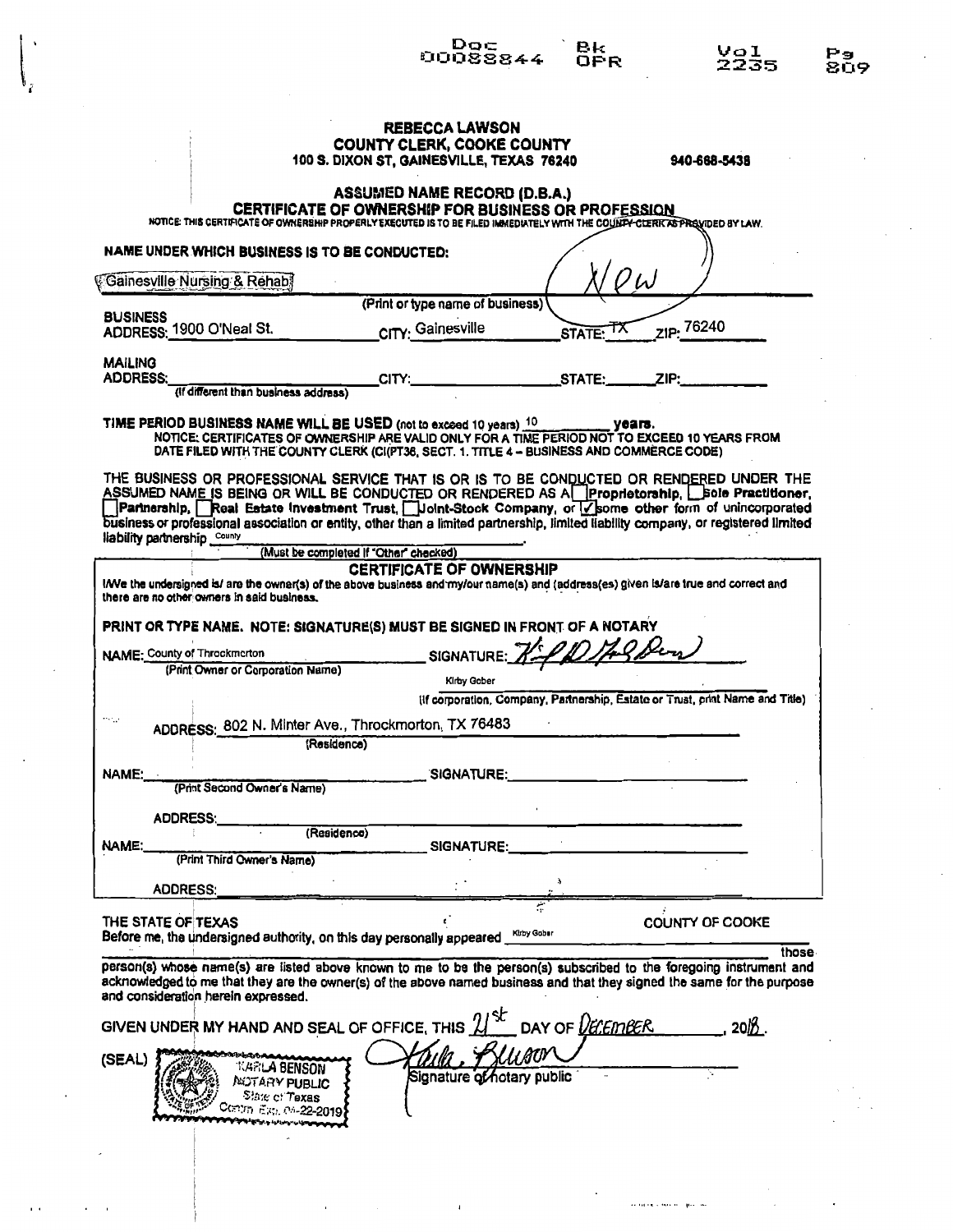.. 116186

| Form 503<br>(Revised 09/13)                                                             |       |                                 | This space reserved for office use.                                                                                          |
|-----------------------------------------------------------------------------------------|-------|---------------------------------|------------------------------------------------------------------------------------------------------------------------------|
| Return in duplicate to:                                                                 |       |                                 |                                                                                                                              |
| Secretary of State                                                                      |       |                                 |                                                                                                                              |
| P.O. Box 13697                                                                          |       |                                 |                                                                                                                              |
| Austin, TX 78711-3697                                                                   |       | <b>Assumed Name Certificate</b> |                                                                                                                              |
| 512 463-5555                                                                            |       |                                 |                                                                                                                              |
| FAX: 512 463-5709                                                                       |       |                                 |                                                                                                                              |
| Filing Fee: \$25                                                                        |       |                                 |                                                                                                                              |
|                                                                                         |       | <b>Assumed Name</b>             |                                                                                                                              |
|                                                                                         |       |                                 | 1. The assumed name under which the business or professional service/s, or is to be, conducted or                            |
| rendered is: Cainesville Convalescent Center                                            |       |                                 |                                                                                                                              |
|                                                                                         |       | <b>Entity Information</b>       |                                                                                                                              |
| 2. The legal name of the entity filing the assumed name is:                             |       |                                 |                                                                                                                              |
| County of Throckmorton                                                                  |       |                                 |                                                                                                                              |
| if not filed with the secretary of state.                                               |       |                                 | State the name of the entity as currently shown in the records of the secretary of state or on its organizational documents, |
| 3. The entity filing the assumed name is a: (Select the appropriate entity type below.) |       |                                 |                                                                                                                              |
| For-profit Corporation                                                                  |       |                                 | Limited Liability Company                                                                                                    |
| Nonprofit Corporation                                                                   |       |                                 | Limited Partnership                                                                                                          |
| Professional Corporation                                                                |       |                                 | Limited Liability Partnership                                                                                                |
| Professional Association                                                                |       |                                 | Cooperative Association                                                                                                      |
| Other Governmental Entity                                                               |       |                                 |                                                                                                                              |
|                                                                                         |       |                                 | Specify type of entity. For example, foreign real estate investment trust, state bank, insurance company, etc.               |
| 4. The file number, if any, issued to the entity by the secretary of state is:          |       |                                 |                                                                                                                              |
|                                                                                         |       |                                 | 5. The state, country, or other jurisdiction of formation of the entity is: County of Throckmorton                           |
| 6. The entity's principal office address is:                                            |       |                                 |                                                                                                                              |
| 1900 O'Neal Street                                                                      |       |                                 |                                                                                                                              |
| <b>Street or Mailing Address</b>                                                        |       |                                 |                                                                                                                              |
| Gainesville                                                                             | тх    | USA                             | 76240                                                                                                                        |
| City                                                                                    | State | Country                         | Postal or Zip Code                                                                                                           |
|                                                                                         |       | <b>Period of Duration</b>       |                                                                                                                              |
|                                                                                         |       |                                 |                                                                                                                              |
| M<br>with the secretary of state.                                                       |       |                                 | 7a. The period during which the assumed name will be used is 10 years from the date of filing                                |
| <b>OR</b>                                                                               |       |                                 | 7b. The period during which the assumed name will be used is ______ years from the date of filing                            |
| with the secretary of state (not to exceed 10 years).<br><b>OR</b>                      |       |                                 |                                                                                                                              |
| 7c. The assumed name will be used until<br>$\mathbf{I}$                                 |       |                                 | (not to exceed 10 years).                                                                                                    |
|                                                                                         |       | mm/dd/vvvv                      |                                                                                                                              |
| Form 503                                                                                |       | 4                               |                                                                                                                              |
|                                                                                         |       |                                 |                                                                                                                              |

 $\int_{\mathbb{R}^2}$ <sup>11</sup>f.  $\vdots$ 

linger<br>Linger<br>Linger

 $\ddot{\phantom{}}$ 

la seria de la provincia de la provincia de la provincia de la provincia de la provincia de la provincia de la<br>Indicada de la provincia de la provincia de la provincia de la provincia de la provincia de la provincia de la ". .

.

L r

~/ f. i· ~·. *i-*  $\mathbf{r}$  . f . .<br>.<br>.<br>. f.

.• I ';•.

ļ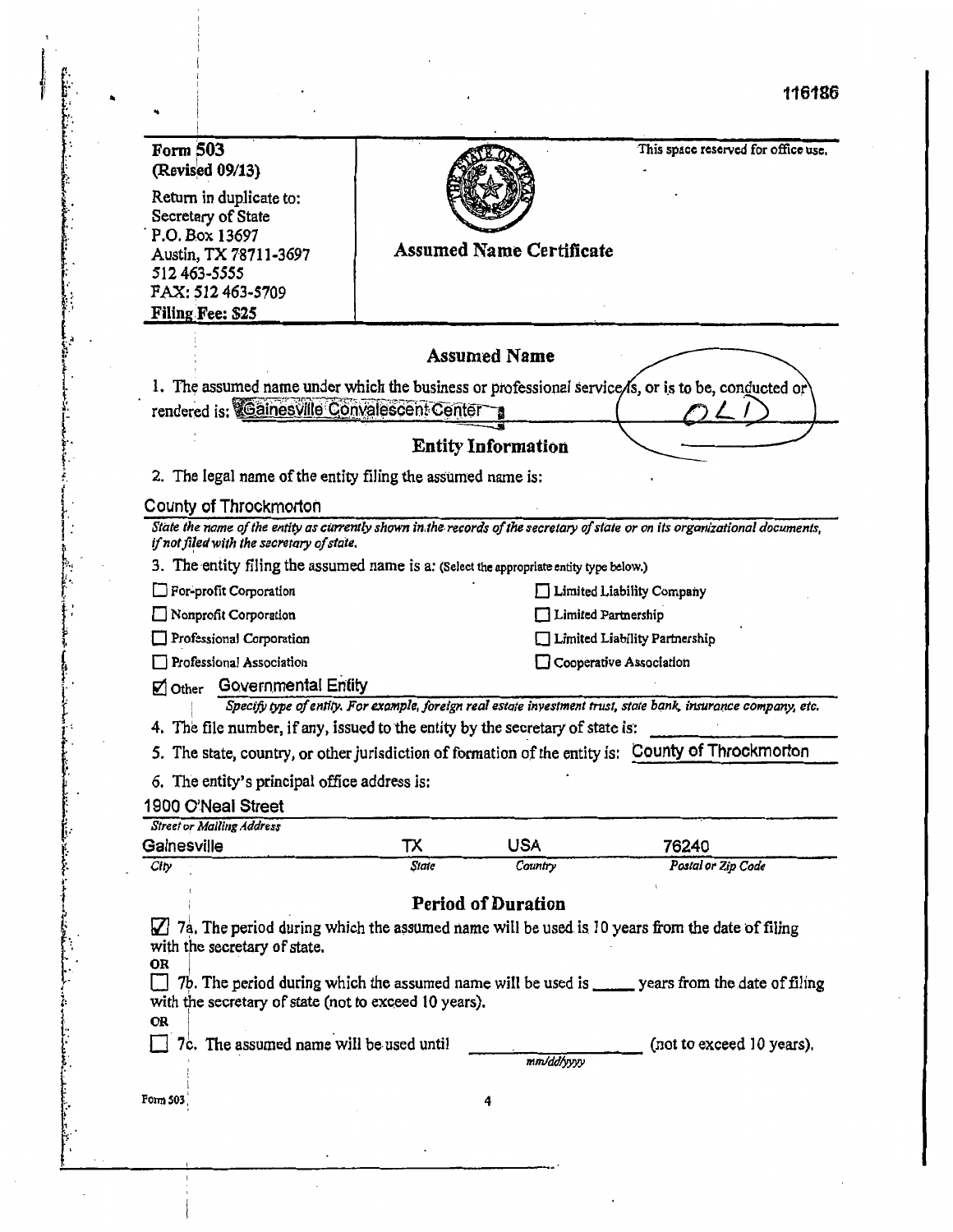# **Security Requirements**

# **For CJ IS/TCIC**

All doors must have locks that track who entered the secure areas and what time they entered either by fingerprint or code or something that keeps a log.

. This includes the Dispatch and Admin office doors, the Deputy's office doors and the Sheriff's office doors. Access will only be allowed to the appropriate staff at each office.

The secured offices and public hallway except for the Sheriff's personal office should be under video surveillance with a device capable of recording.

All unlicensed visitors to the dispatch office must be logged with name and time and the reason for the visit.

No one should be allowed into any of the offices unattended that does not have licensing this includes arraignments, cleaning, maintenance etc...

This office must sign and comply with the Tlets Agency Agreement and to do so these requirements must be met and maintained. Rule 17. If we remain uncompliant the TLETS equipment will be removed by DPS. *r*  $\epsilon$ 

The equipment is considered County Security and should be purchased as courthouse security upgrades.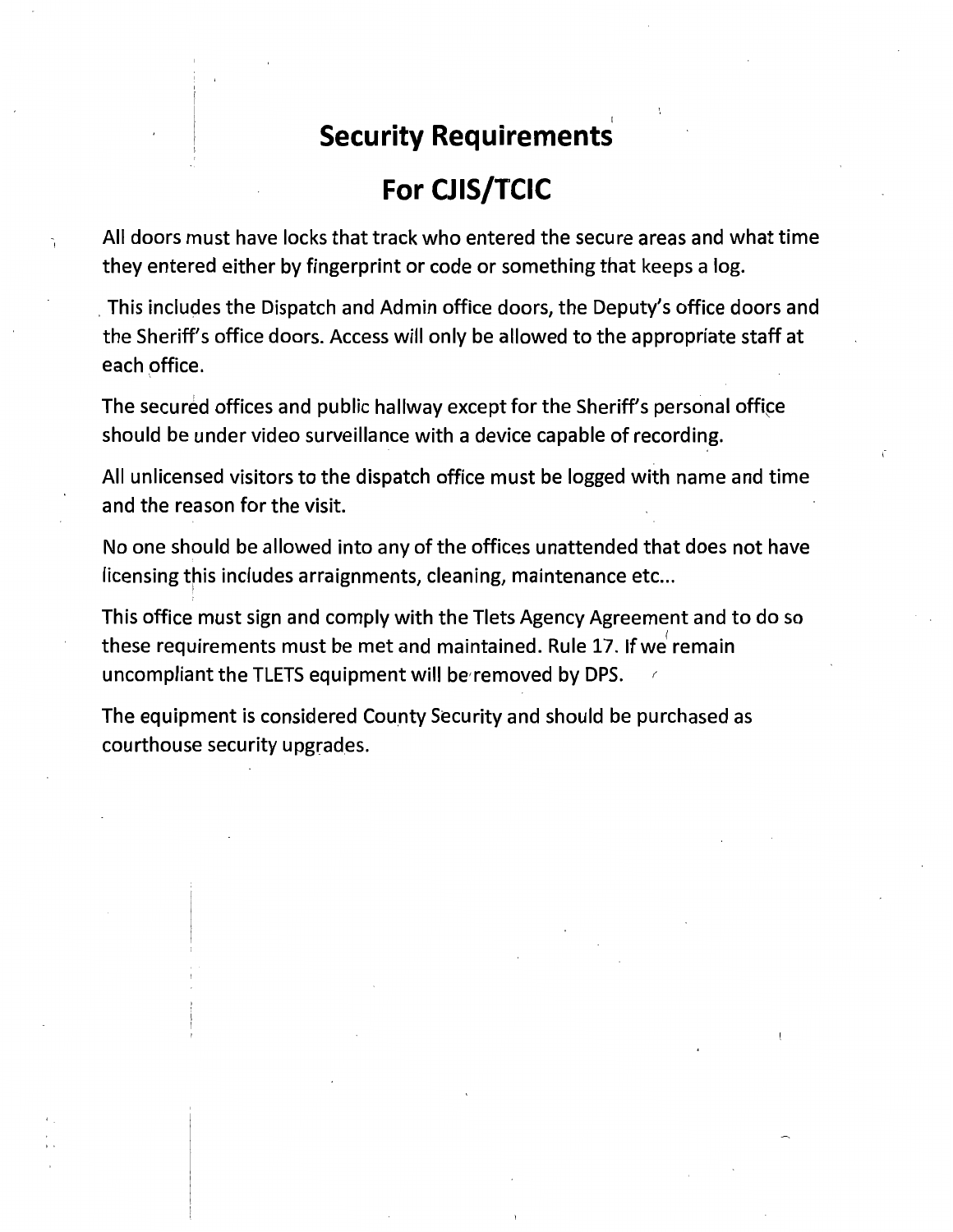### King Creek Wind Farm 1 LLC c/o EDF Renewables North America 15445 Innovation Drive San Diego, CA 92128

January 20, 2022

,\_-:a~--· .,.:;

**Throckmorton County** Attn: Trey Carrington, County Judge 105 N. Minter Throckmorton, TX 76483-0700

Re: Tax Abatement Agreement by and between Throckmorton County, Texas (the "County") and King Creek Wind Farm 1 LLC (formerly known as King Creek Wind Farm LLC) (the "Project Company"), dated effective August 24, 2020 (the "Agreement")

Dear Judge Carrington:

I am writing to provide an update on our project that is the subject of the Agreement and to request your acknowledgment and agreement to certain matters related to the Agreement as follows.

- 1. Our project is expected to come on-line in the first quarter of 2022. In that connection, the Project Company experienced delays in construction from factors outside of its control as defined in Section 9.7 of the Agreement, which it has worked to remedy with all reasonable dispatch as required by the terms of the Agreement so that construction was substantially complete with all major activities and connected to the grid electrically by December 31, 2021. For greater clarity, the Project Company requests your acknowledgment on behalf of the County that the date for achieving substantial completion under Section 1.2 of the Agreement has been extended by such delays and that achievement of substantial completion by March 31, 2022 will satisfy the Project Company's obligation to use all reasonable dispatch to remedy such delay.
- 2. The Project Company provided notice to the County on December 20, 2021 of its election that the Commencement Date for the Abatement Period (as such capitalized terms are defined in the Agreement) begin on January 1, 2022. However, pursuant to Section 2.2 of the Agreement, the Project Company was required to make this election not later than December 1, 2021. Accordingly, the Project Company requests your acknowledgment on behalf of the County of waiver of the late delivery of this election and that such notice constituted, and· is valid and effective as, notice of election by the Project Company that the Commencement Date for the Abatement Period will begin on January 1, 2022.
- 3.  $\;\;\;\;\;$  The Agreement was executed by the Project Company in its former name, King Creek Wind Farm JLc, because that was its name at the time of the application. This letter will serve as notice to the I Gounty of the subsequent change in the name of the Project Company to King Creek Wind Farm 1 LlLC and confirm that, notwithstanding the execution and delivery of the Agreement in its former riame, such actions were on behalf of and binding upon the Project Company in its new name. King Greek Wind Farm 1 LLC. Please make note of the change in the name of the Project Company in I the County's records for this Agreement.

4133-1940-0756.3 I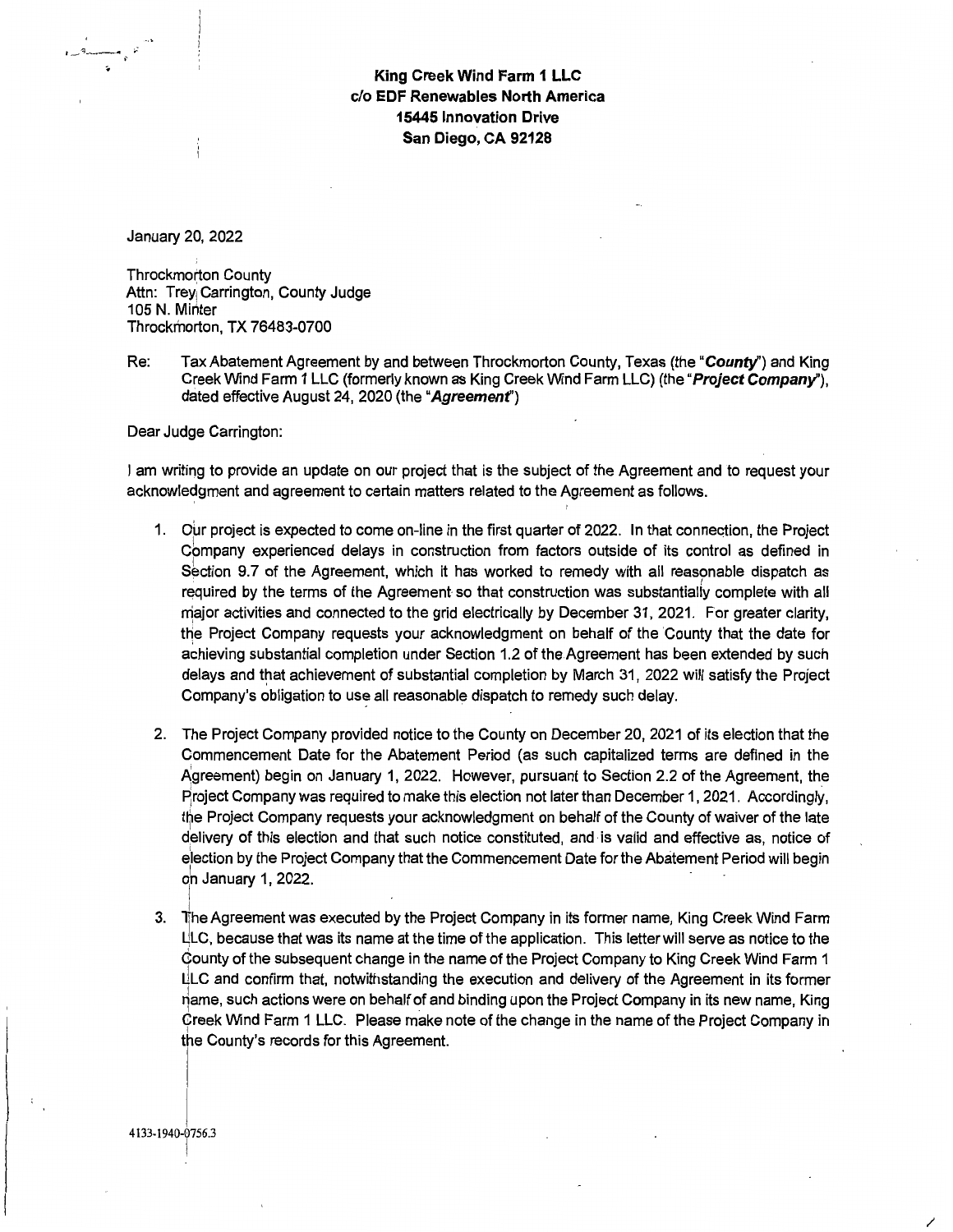$\epsilon$  Throckmorton County Attn: Trey Carrington, County Judge January 20, 2022 Page 2

Thanks again for your time on this effort to date. To acknowledge the above-described matters are acceptable to the County, please execute this letter in the space provided below and return a copy to me by email to Todd.Eagleston@edf-re.com and an original by U.S. mail to my attention at the address set forth above.

**Sincerely** 

-~

Todd Eagleston Sr. Director, Development EDF Renewables North America

#### Acknowledged and Agreed:

Throckmorton County, Texas

By: 214/ Carrington

County Judge

4<br>133-1940-0756.3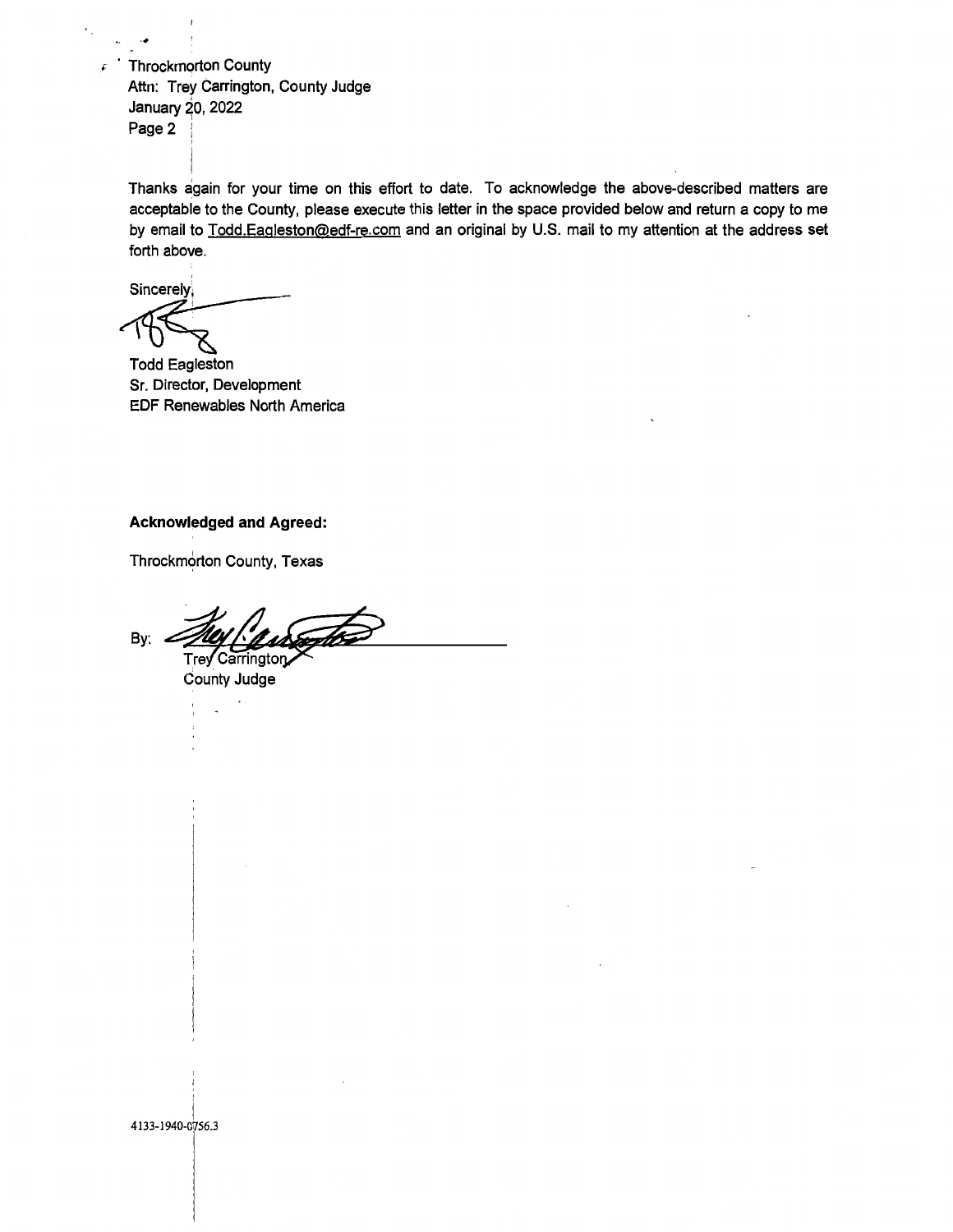### **King Creek Wind Farm 2 LLC**  c/o **EDF Renewables North America 15445 Innovation Drive San Diego, CA 92128**

 $\mathcal{L}$ 

January 20, 2022

**Throckmorton County** Attn: Trey Carrington, County Judge 105 N. Minter Thro6kmorton, TX 76483-0700

I Re: Tax Abatement Agreement by and between Throckmorton County, Texas (the "County") and King : Creek Wind Farm 2 LLC (formerly known as King Creek Wind Farm II LLC) (the **"Project**  : **Company"),** dated effective August 24, 2020 (the **"Agreemenf')** 

Dear Judge Carrington:

I am writing to provide an update on our project that is the subject of the Agreement and to request your acknowledgment and agreement to certain matters related to the Agreement as follows.

- 1. Our project is expected to come on-line in the first quarter of 2022. In that connection, the Project Company experienced delays in construction from factors outside of its control as defined in Section 9.7 of the Agreement, which it has worked to remedy with all reasonable dispatch as required by the terms of the Agreement so that construction was substantially complete with all major activities and connected to the grid electrically by December 31, 2021. For greater clarity, the Project Company requests your acknowledgment on behalf of the County that the date for achieving substantial completion under Section 1.2 of the Agreement has been extended by such delays and that achievement of substantial completion by March 31, 2022 will satisfy the Project Company's obligation to use all reasonable dispatch to remedy such delay.
- 2. The Project Company provided notice to the County on December 20, 2021 of its election that the Commencement Date for the Abatement Period (as such capitalized terms are defined in the Agreement) begin on January 1, 2022. However, pursuant to Section 2.2 of the Agreement, the Project Company was required to make this election not later than December 1, 2021. Accordingly, the Project Company requests your acknowledgment on behalf of the County of waiver of the late delivery of this election and that such notice constituted, and is valid and effective as, notice of election by the Project Company that the Commencement Date for the Abatement Period will begin on January 1, 2022.
- 3. The Agreement was executed by the Project Company in its former name, King Creek Wind Farm II LLC, because that was its name at the time of the application. This letter will serve as notice to the County of the subsequent change in the name of the Project Company to King Creek Wind Farm 2 LLC and confirm that, notwithstanding the execution and delivery of the Agreement in its former name, such actions were on behalf of and binding upon the Project Company in its new ~ame, King Creek Wind Farm 2 LLC. Please make note of the change in the name of the Project Company in the County's records for this Agreement.

I 4153-1615-1,604.3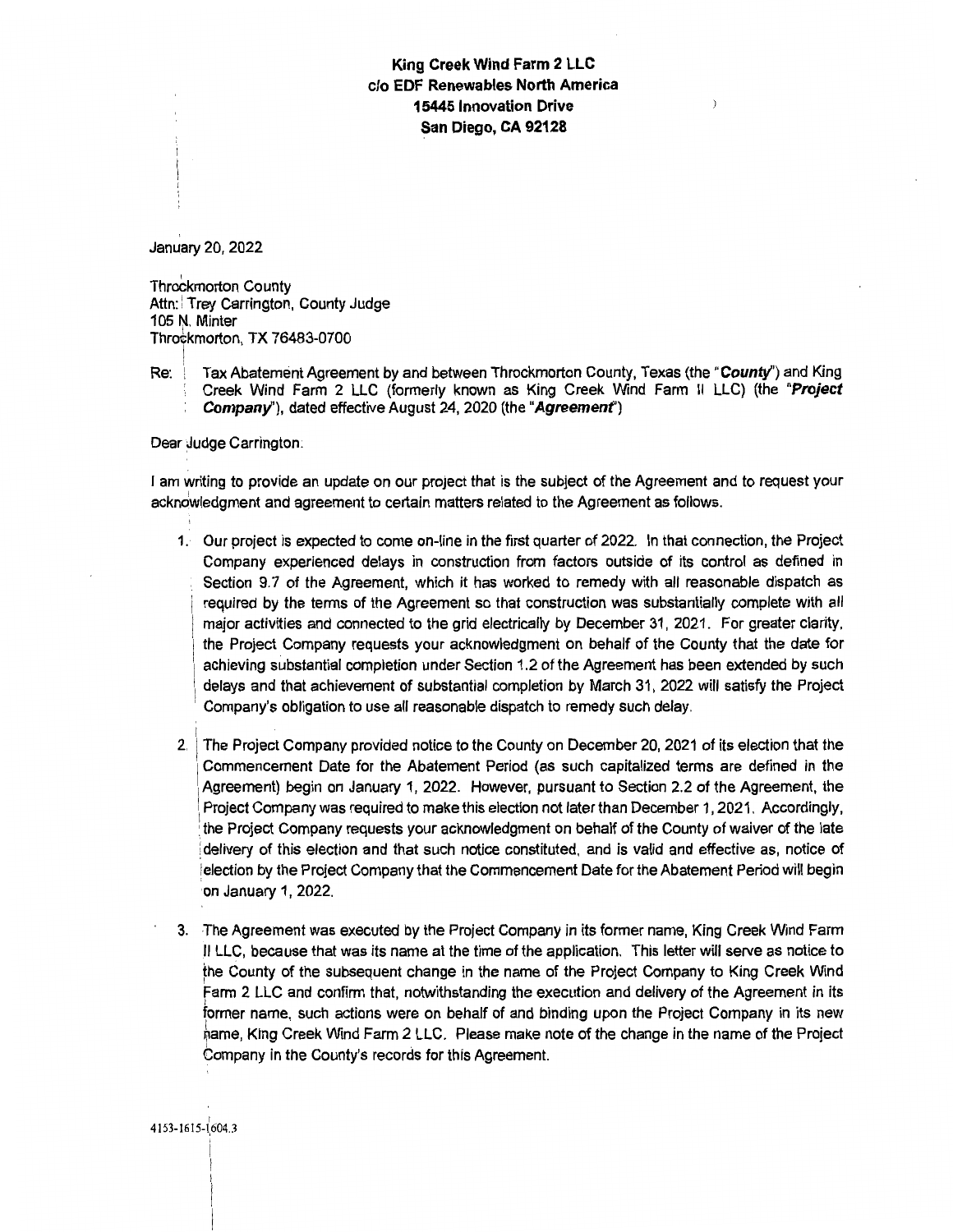Throckmorton County Attn: Trey Carrington, County Judge January 20, 2022  $Page 2$ 

Thanks again for your time on this effort to date. To acknowledge the above-described matters are acceptable to the County, please execute this letter in the space provided below and return a copy to me by email to Todd.Eagleston@edf-re.com and an original by U.S. mail to my attention at the address set forth above.

Sincerely,

Todd Eagleston Sr. Director, Development EDF Renewables North America

#### **Acknowledged and Agreed:**

Throckmorton County, Texas

By: Frey Carf ingfon County Judge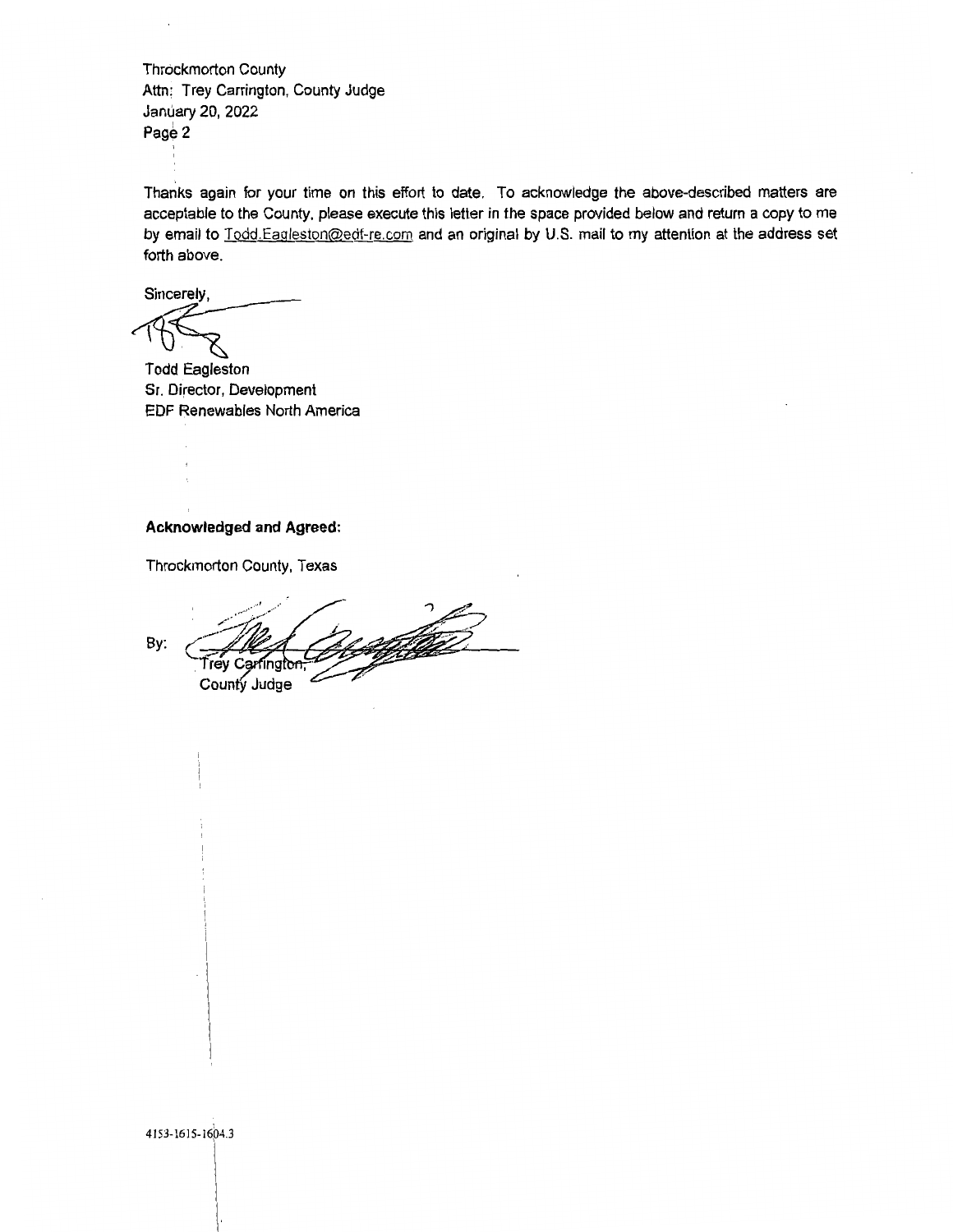Doc Wigington Throckmorton County Sheriff P.O. Box  $578$ Throckmorton, TX 76483

i I



## Tel. 940-849-8855 Fax 940-849-8856

#### 02-14-22

RE: Elected Officials Report

- 1. Less lethal ammo purchased
- 2. New bullet resistant vest purchased for Sgt. Wells
- 3. Considering purchasing 3 full auto AR-15. Have not decided as of this date.

#### **Sheriff Doc Wigington**  I

Throckmorton County

The Great State of Texas

940.849.8855

940.849.8856 (fax)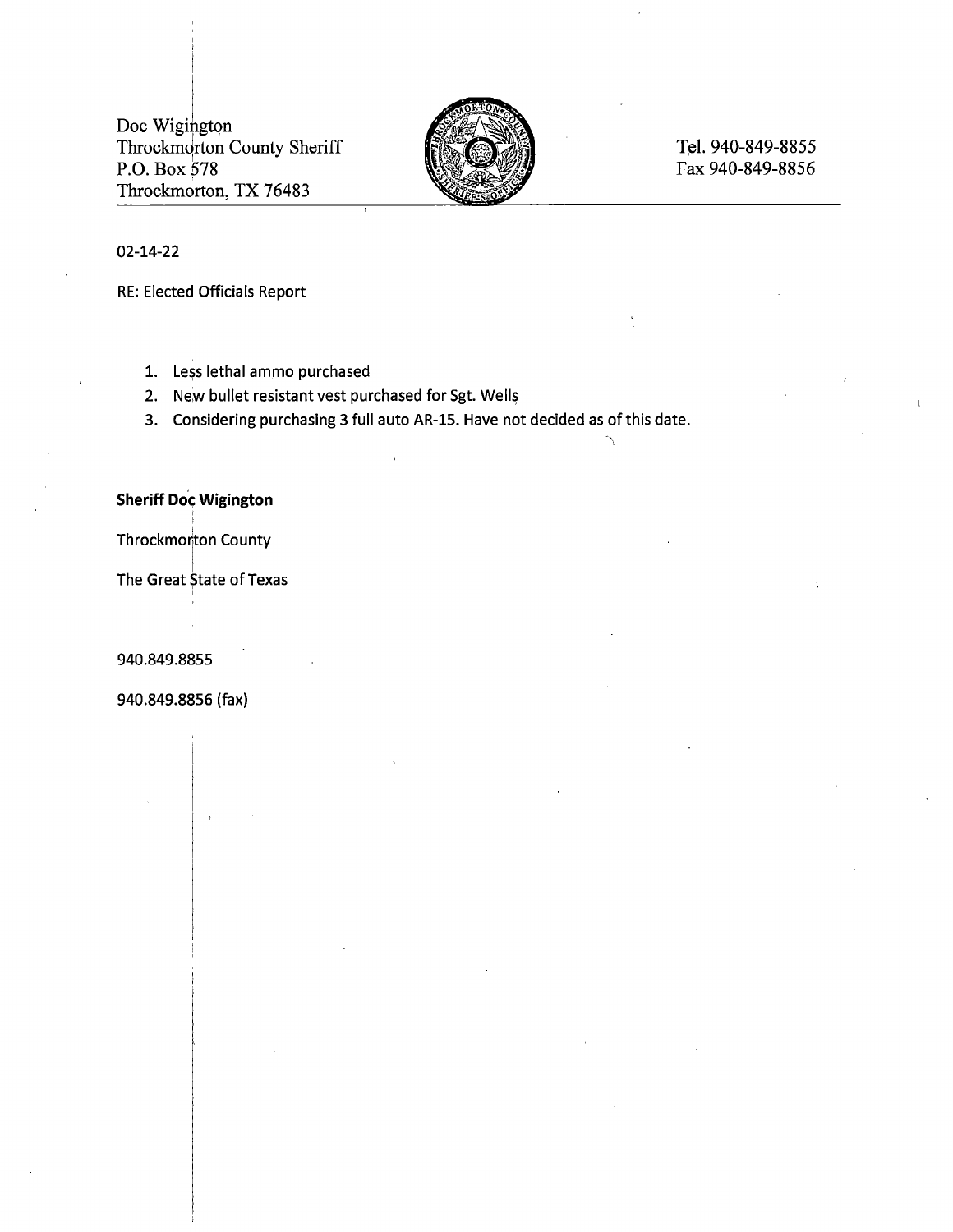|                                     | <b>February 14, 2022</b> |                 |
|-------------------------------------|--------------------------|-----------------|
|                                     | <b>GENERAL BILLS</b>     |                 |
|                                     |                          |                 |
|                                     |                          |                 |
| <b>Vendor Name</b>                  | Account                  | Amount          |
| FT BELKNAP ELECTRIC                 |                          | 39.67           |
| ATMOS                               |                          | 169.44          |
| <b>TXU</b>                          |                          | 1,691.76        |
| <b>WINDSTREAM</b>                   |                          | 1,525.25        |
| <b>BCBS</b>                         |                          | 11,954.91       |
| <b>SUPERIOR VISION</b>              |                          | 150.42          |
| <b>HILLIARD</b>                     |                          | 97.40           |
| <b>AFLAC</b>                        |                          | 600.60          |
| OFFICE DEPOT<br>$\checkmark$        |                          | 178.06          |
| <b>CITY</b>                         |                          | 456.07          |
| TEXAS CHILD SUPPORT DIV             |                          | 112.00          |
| LGS                                 |                          | 845.00          |
| <b>JUSTICE SOLUTIONS</b>            |                          | 623.00          |
| <b>WILLIS SUPPLY</b>                |                          | 376.30          |
| <b>AMERIFLEX</b>                    |                          | 284.50<br>96.90 |
| <b>PENMAN</b>                       | <b>TVFD</b>              | 389.09          |
| <b>PENMAN</b>                       | <b>WVFD</b>              | 112.09          |
| <b>LEONARD AUTO</b>                 | S.O.                     | 4.39            |
| <b>LEONARD AUTO</b>                 | <b>TVFD</b>              | 18.68           |
| <b>LEONARD AUTO</b>                 | <b>SHOW BARN</b>         | 5.72            |
| THE DRUG STORE                      |                          | 136.04          |
| <b>BEST WESTERN</b>                 |                          | 203.38          |
| <b>GOLDSMITH</b>                    |                          | 3,674.25        |
| <b>HARRIS EXTERMINATING</b>         |                          | 145.00          |
| <b>SPRING HOUSE</b>                 |                          | 154.96          |
| WEX                                 |                          | 1,636.11        |
| POSTMASTER                          | <b>CLERK</b>             | 150.00          |
| <b>BOBBY T'S</b>                    | <b>TVFD</b>              | 70.00           |
| <b>HILLIARD</b>                     | <b>ELECTIONS</b>         | 995.00          |
| <b>HILLIARD</b>                     |                          | 98.50           |
| <b>POSTMASTER</b>                   | S.O.                     | 272.00          |
| ELEVENTH COURT OF APPEALS           |                          | 230.00          |
| <b>PUMP SERVICE</b>                 | <b>TVFD</b>              | 20.10           |
| <b>PUMP SERVICE</b>                 | S.O.                     | 60.90           |
| <b>PUMP SERVICE</b>                 | <b>COURTHOUSE</b>        | 29.60           |
| <b>ALLEN'S GARAGE</b>               | S.O.                     | 140.00          |
| <b>DOC WIGINGTON</b>                | S.O.                     | 32.46           |
| <b>DELL</b>                         | <b>CO AGENT</b>          | 262.69          |
| <b>SCARLETT BUTANE</b>              | FD                       | 280.00          |
| YELLOW ROSE                         | Shoutour<br>S.O.         | 350.00          |
| <b>ABILENE FEDERAL CREDIT UNION</b> |                          | 40.00           |
| UNUM                                |                          | 304.58          |
| <b>TOBY REDDELL</b>                 |                          | 900.00          |
|                                     |                          |                 |

 $\overline{\phantom{a}}$ 

the contract of the contract of the contract of the contract of the contract of the contract of the contract of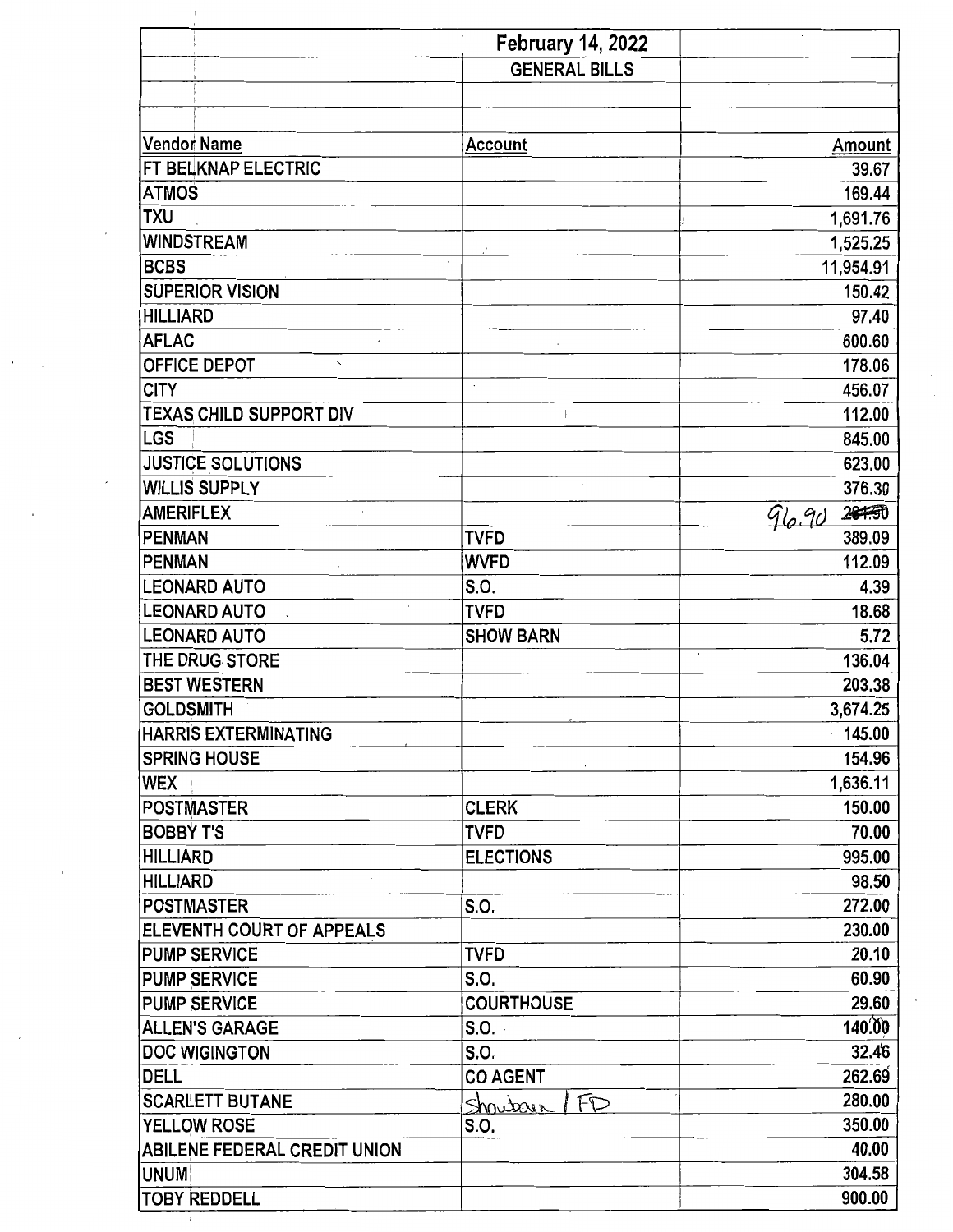| <b>STEPHENS COUNTY</b>    |                        | 4,387.97  |
|---------------------------|------------------------|-----------|
| <b>PAM THOMPSON</b>       |                        | 25.96     |
| <b>AEP</b>                | <b>MONTHLY</b>         | 375.00    |
| <b>AEP</b>                | <b>ANNUAL</b>          | 106.65    |
| <b>HART</b>               | <b>ELECTIONS</b>       | 1,972.50  |
| <b>C N A SURETY</b>       | JP                     | $50.00 -$ |
| <b>TERRY'S ROUSTABOUT</b> | <b>TVFD</b>            | 467.50    |
| <b>ABC PRINTING</b>       | <b>CLERK</b><br>$\sim$ | 186.15    |
|                           |                        |           |
|                           |                        |           |
| $\sim$                    |                        |           |
|                           |                        |           |
|                           | $\sim$                 |           |
| у.                        |                        |           |
| <b>F</b>                  | $\sim$                 |           |
|                           |                        | $\Lambda$ |
|                           |                        |           |

 $\frac{1}{2} \sum_{i=1}^{n} \frac{1}{2} \left( \frac{1}{2} \right)^{i} \left( \frac{1}{2} \right)^{i}$ 

 $\bar{t}$ 

 $\frac{1}{2} \frac{1}{2} \frac{1}{2} \frac{1}{2} \frac{1}{2}$ 

 $\begin{aligned} \frac{1}{\sqrt{2}}\left( \frac{1}{\sqrt{2}}\right) \frac{1}{\sqrt{2}}\left( \frac{1}{\sqrt{2}}\right) \frac{1}{\sqrt{2}}\left( \frac{1}{\sqrt{2}}\right) \frac{1}{\sqrt{2}}\left( \frac{1}{\sqrt{2}}\right) \frac{1}{\sqrt{2}}\left( \frac{1}{\sqrt{2}}\right) \frac{1}{\sqrt{2}}\left( \frac{1}{\sqrt{2}}\right) \frac{1}{\sqrt{2}}\left( \frac{1}{\sqrt{2}}\right) \frac{1}{\sqrt{2}}\left( \frac{1}{\sqrt{2}}\right) \frac{1}{\sqrt$ 

 $\bar{1}$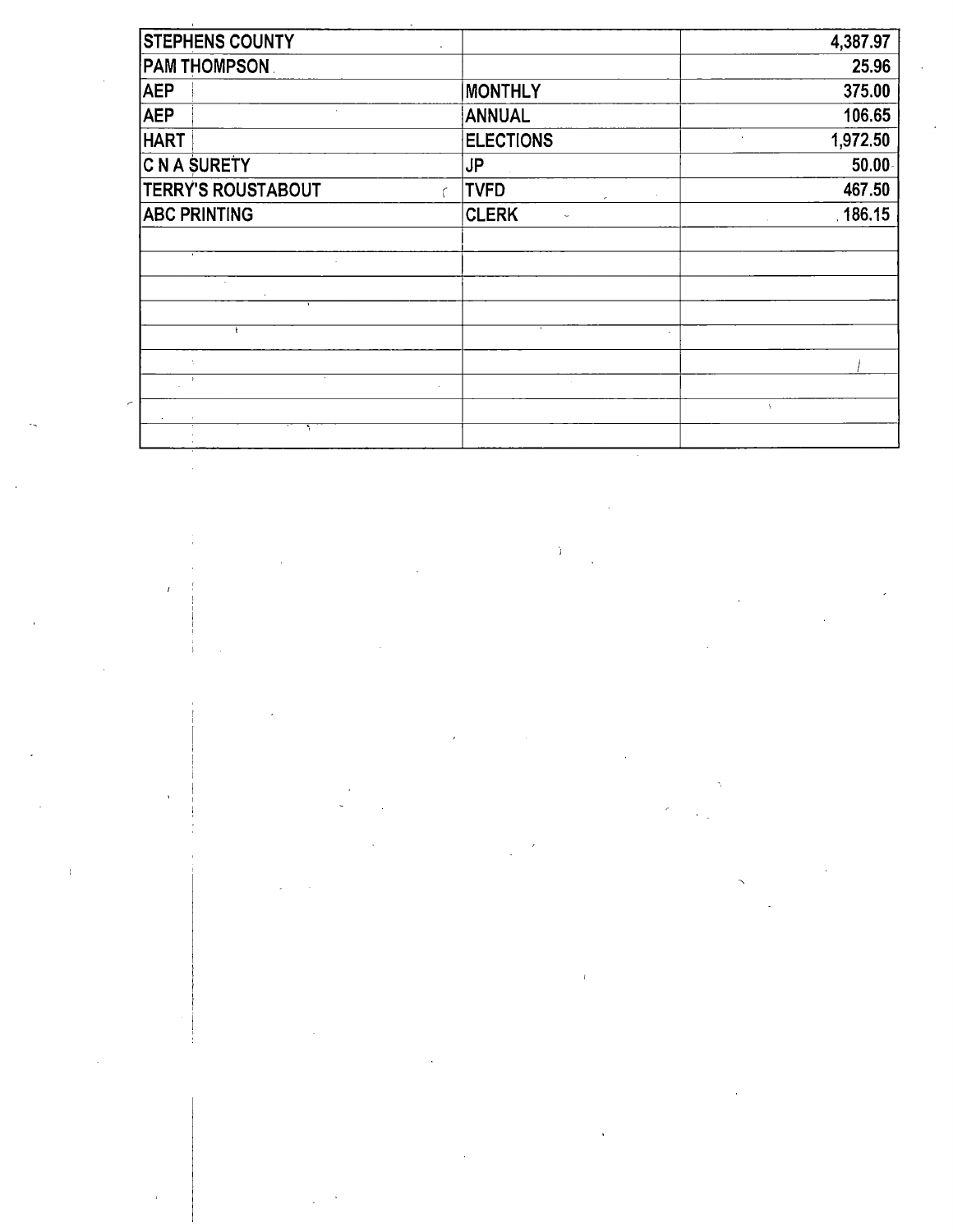|                       | <b>February 14, 2022</b> |            |
|-----------------------|--------------------------|------------|
| $\chi$                | <b>BILLS</b>             |            |
|                       | <b>PRECINCT1</b>         |            |
|                       |                          |            |
|                       |                          |            |
| <b>CITY</b>           |                          | \$51.44]   |
| <b>TXU</b>            |                          | \$100.13   |
| <b>ATMOS</b>          |                          | \$56.51    |
| AT&T                  |                          | \$94.47    |
| <b>PENMAN</b>         |                          | \$566.02   |
| <b>LEONARD AUTO</b>   |                          | \$15.83    |
| <b>PUMP SERVICE</b>   |                          |            |
| <b>CITY</b>           |                          | \$602.41   |
| <b>APPLICANT INFO</b> | <b>ANNUAL</b>            | \$37.50    |
|                       |                          |            |
|                       |                          | \$1,524.31 |
|                       |                          |            |
|                       |                          |            |
|                       |                          |            |
|                       |                          |            |
|                       |                          |            |
|                       |                          |            |
|                       |                          |            |
|                       |                          |            |
|                       |                          |            |
|                       |                          |            |
|                       |                          |            |
|                       |                          |            |
|                       |                          | $\langle$  |
|                       |                          |            |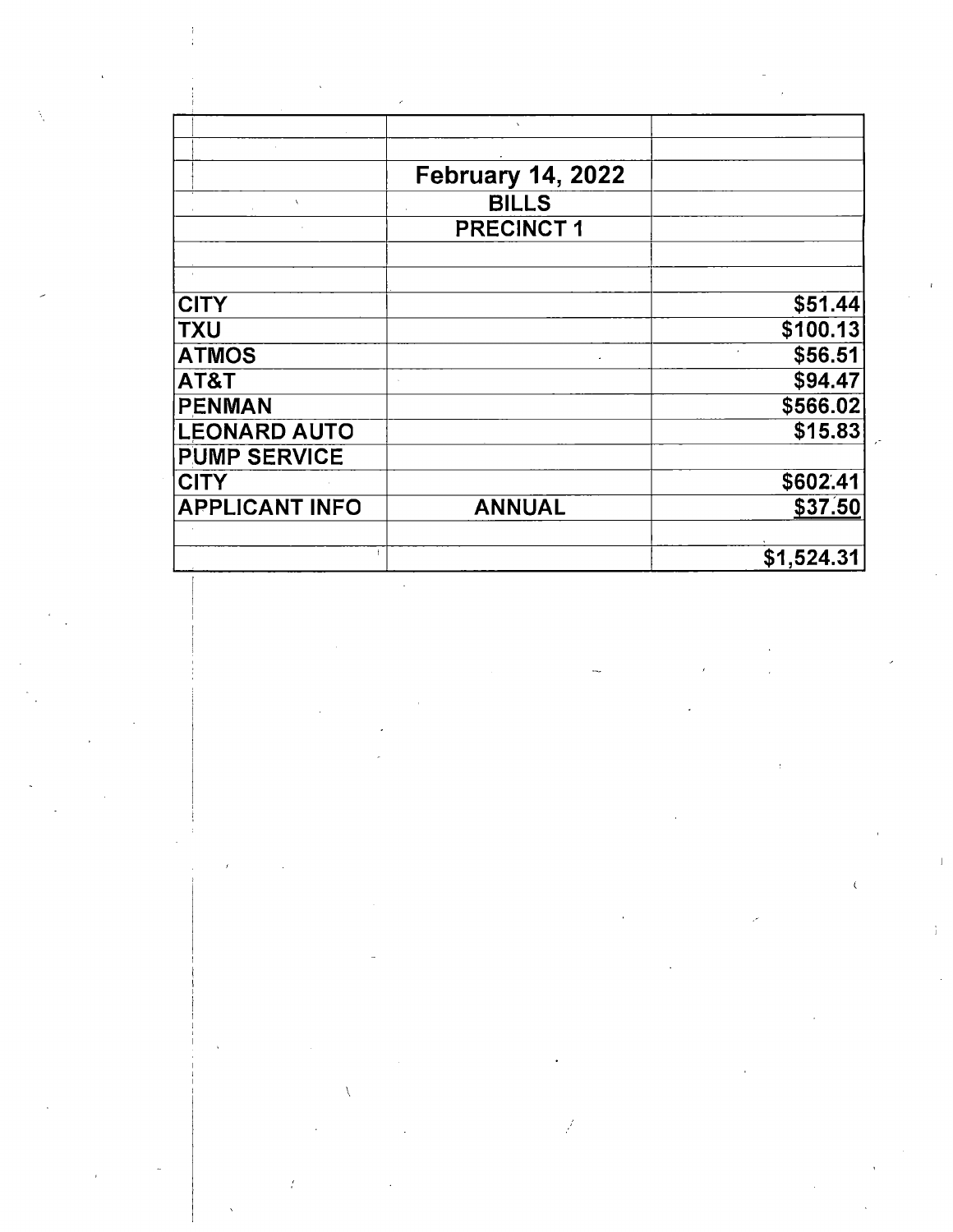|                        | <b>February 14, 2022</b> |            |
|------------------------|--------------------------|------------|
|                        | <b>BILLS</b>             |            |
|                        | <b>PRECINCT 2</b>        |            |
| <b>CITY</b>            |                          | \$102.13   |
| <b>TXU</b>             |                          | \$25.32    |
| <b>ATMOS</b>           |                          | \$103.61   |
| <b>PENMAN</b>          |                          | \$1,478.43 |
| <b>LEONARD AUTO</b>    |                          | \$346.00   |
| <b>HANDYMAN</b>        |                          | \$6.99     |
| <b>PUMP SERVICE</b>    |                          | \$47.65    |
| <b>CITY</b>            |                          | \$602.41   |
| <b>APPLICANT INFO</b>  | <b>ANNUAL</b>            | \$37.50    |
| <b>ZACK BURKETT</b>    |                          | \$54.48    |
| <b>TPD DIRT WORKS</b>  |                          | \$2,500.00 |
| <b>JB-LINE SERVICE</b> |                          | \$82.50    |
| <b>RYAN PEACOCK</b>    |                          | \$75.00    |
| ulpan                  |                          | 89         |

 $\sim 10^{-1}$ 

 $\label{eq:2} \frac{d\mathbf{r}}{d\mathbf{r}} = \frac{1}{2} \mathbf{r} \mathbf{r} \mathbf{r} \mathbf{r}$ 

 $\sim$   $\sim$ 

 $\mathcal{L}^{\text{max}}$ 

 $\ddot{\phantom{a}}$ 

 $\mathbb{R}^2$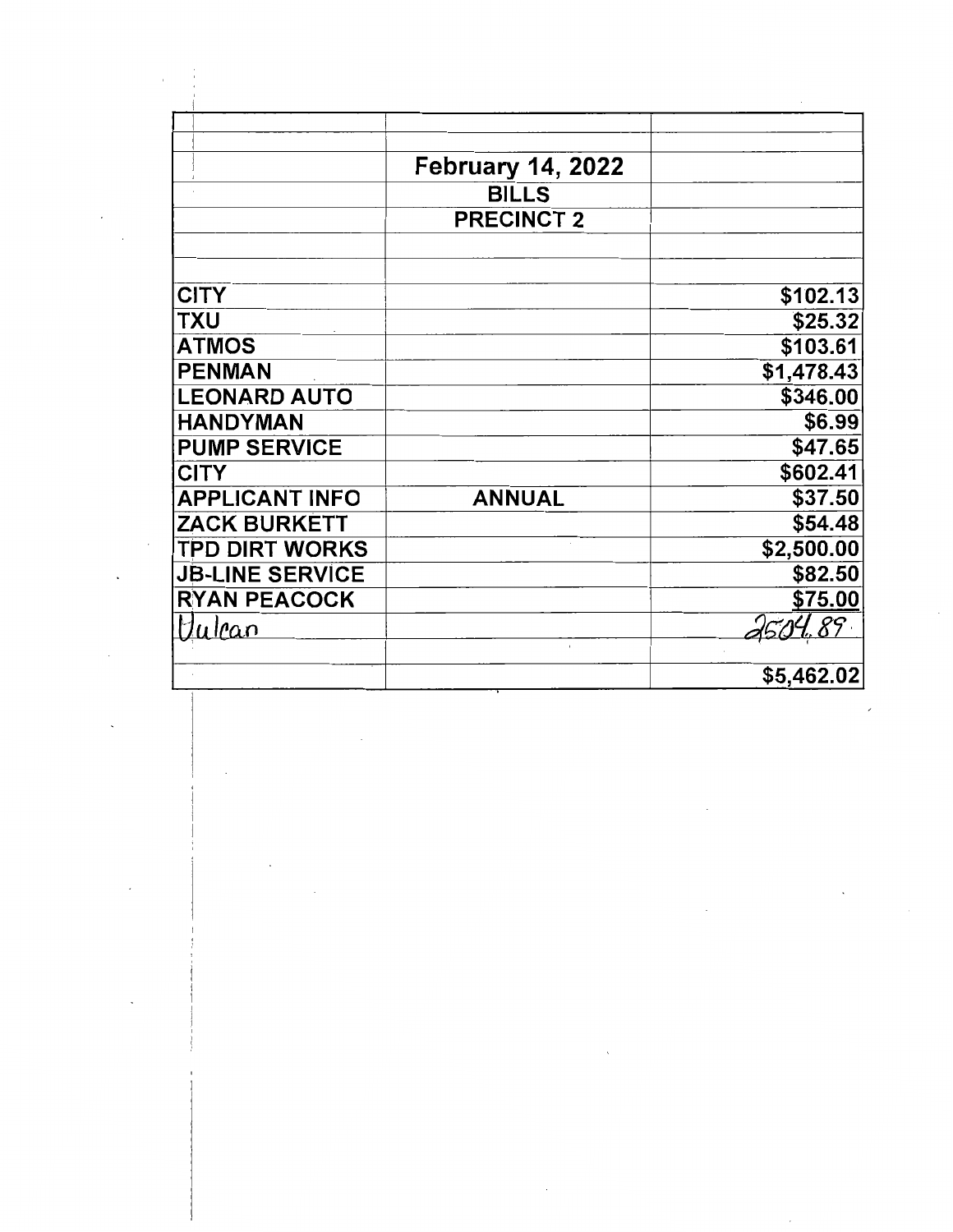|                              | <b>February 14, 2022</b> |            |
|------------------------------|--------------------------|------------|
|                              | <b>BILLS</b>             |            |
|                              | <b>PRECINCT 3</b>        |            |
|                              |                          |            |
|                              |                          |            |
| <b>STEPHENS REGIONAL SUD</b> |                          | \$62.31    |
| <b>TXU</b>                   |                          | \$65.13    |
| <b>CITY</b>                  |                          | \$602.41   |
| <b>LEONARD AUTO</b>          |                          | \$31.73    |
| <b>BRECK AUTO</b>            |                          | \$145.00   |
| <b>GEBO'S</b>                |                          | \$20.97    |
| <b>BJB</b>                   |                          | \$300.00   |
| <b>QUALITY IMPLEMENT</b>     |                          | \$657.27   |
| <b>ARECANE-</b>              |                          | \$2,504,89 |
| <b>APPLICANT INFO</b>        |                          | \$37.50    |
|                              |                          |            |
|                              |                          |            |
|                              | TOTAL                    | \$4,427.21 |

 $\bar{V}$ 

 $\mathcal{L}^{\text{max}}_{\text{max}}$  and  $\mathcal{L}^{\text{max}}_{\text{max}}$  and  $\mathcal{L}^{\text{max}}_{\text{max}}$ 

 $\sim 10^{11}$ 

 $\mathcal{A}^{\mathcal{A}}$ 

 $T_{\rm{max}}$ 

 $\hat{\mathcal{A}}$ 

 $\bar{V}$ 

 $\langle \hat{\mathbf{v}} \rangle$ 

 $\hat{\boldsymbol{\beta}}$